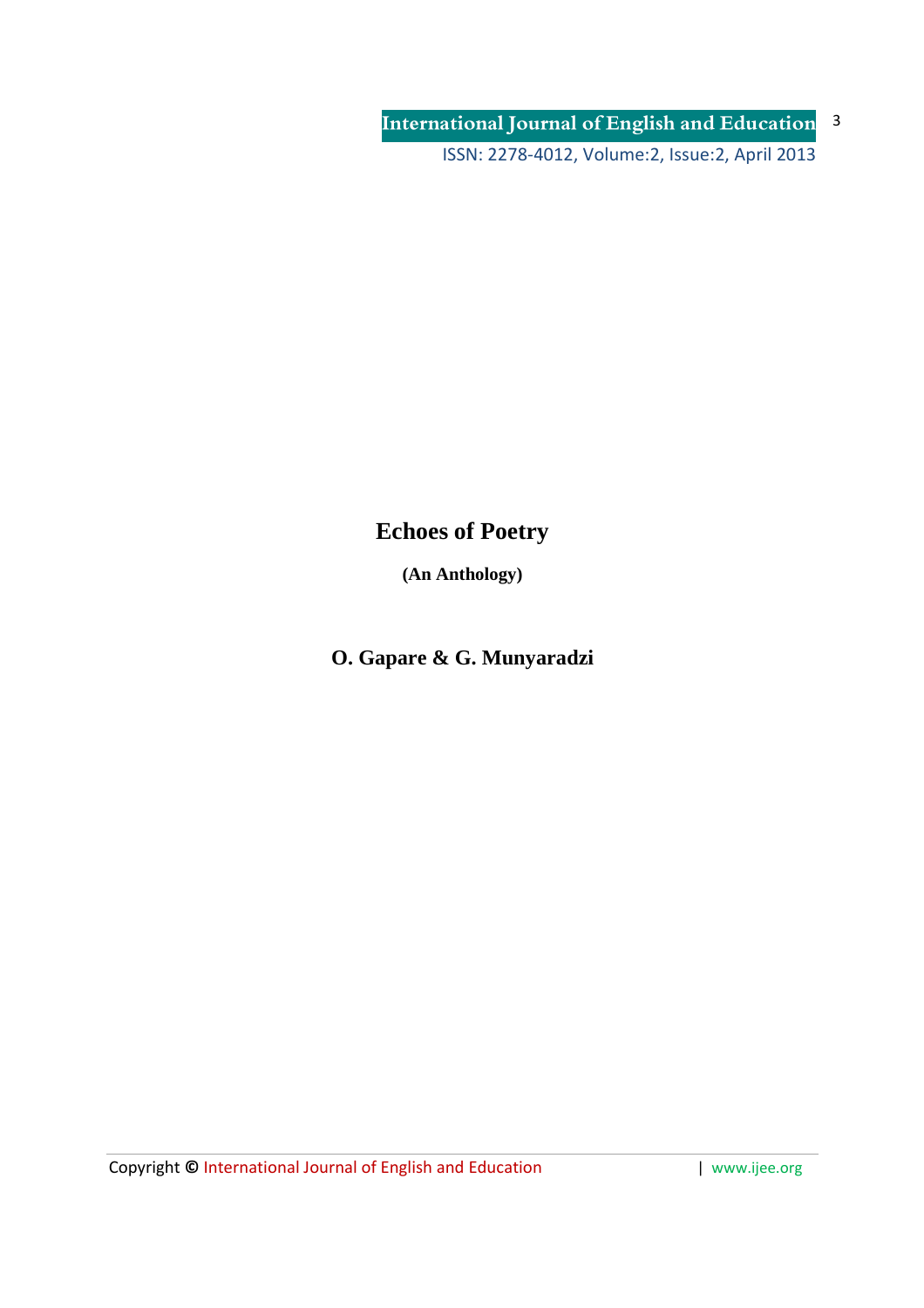**O. Gapare Diploma in Technical & Vocational Education (Computer Science)-Senior Teacher Mucheke High & G. Munyaradzi B.A Ed, Med & MME Music Lecturer (Great Zimbabwe University)** 

**Life is all about men not understanding women and women not understanding men, anything outside this frame makes life meaningless.**

**Givewell Munyaradzi** 

# **Acknowledgements**

We would like to thank Judith Mungofa for the inspiration into poetry writing and appreciation. Also special thanks go to Precious Munyaradzi who played a pivotal role in anthology type set.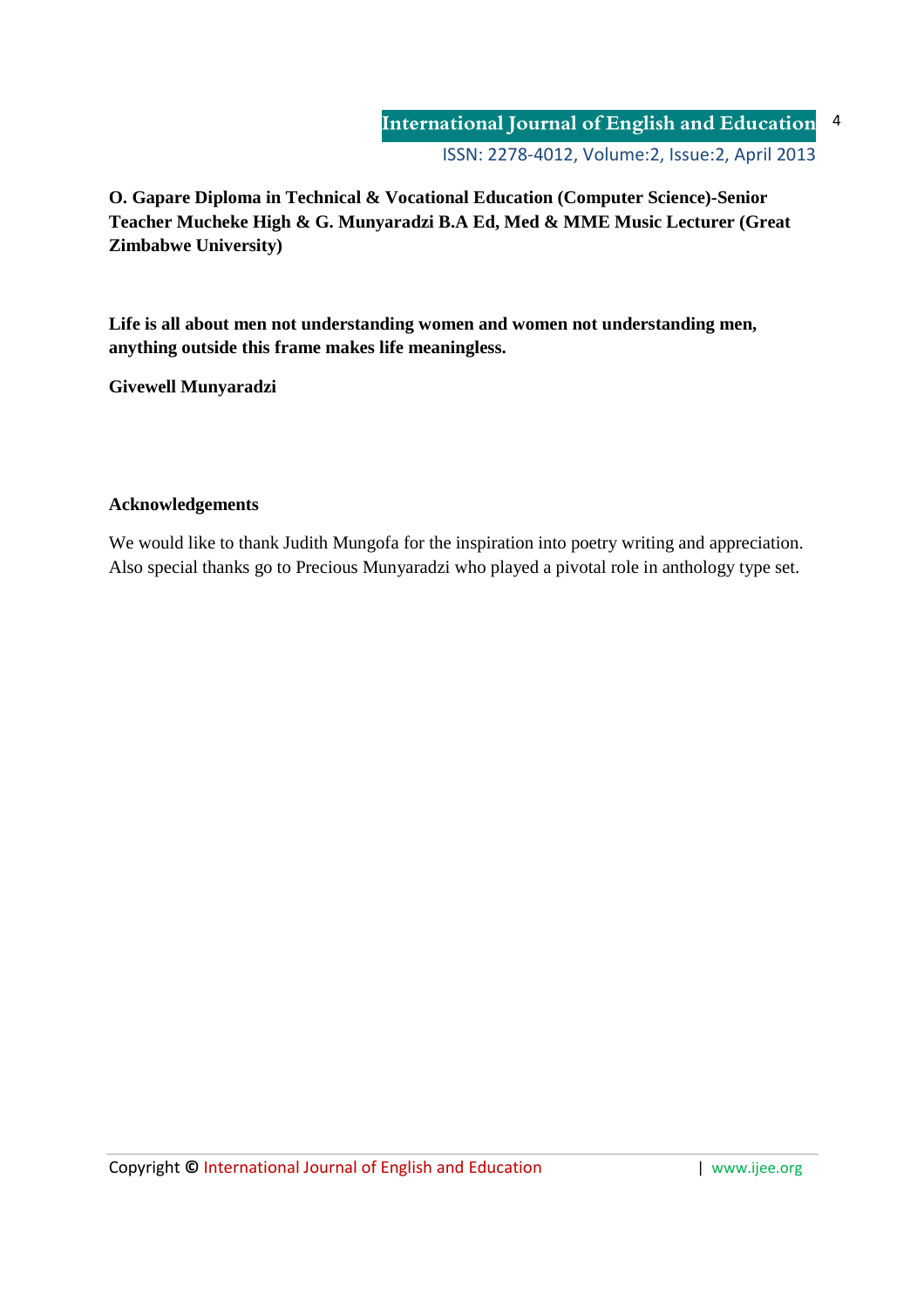ISSN: 2278-4012, Volume:2, Issue:2, April 2013

## **Contents**

## **A Love Therapy**

- 1. Dear Dambudzo
- 2. I Got her
- 3. If he had the  $6<sup>th</sup>$  sense
- 4. You switch me on
- 5. When I grow up
- 6. The Lover
- 7. My  $25^{th}$  Birthday
- 8. The Reply
- 9. Judith is her name
- 10. It started with a kiss
- 11. Tame your stress
- 12. In our own space
- 13. Tell me love lies
- 14. There is much coming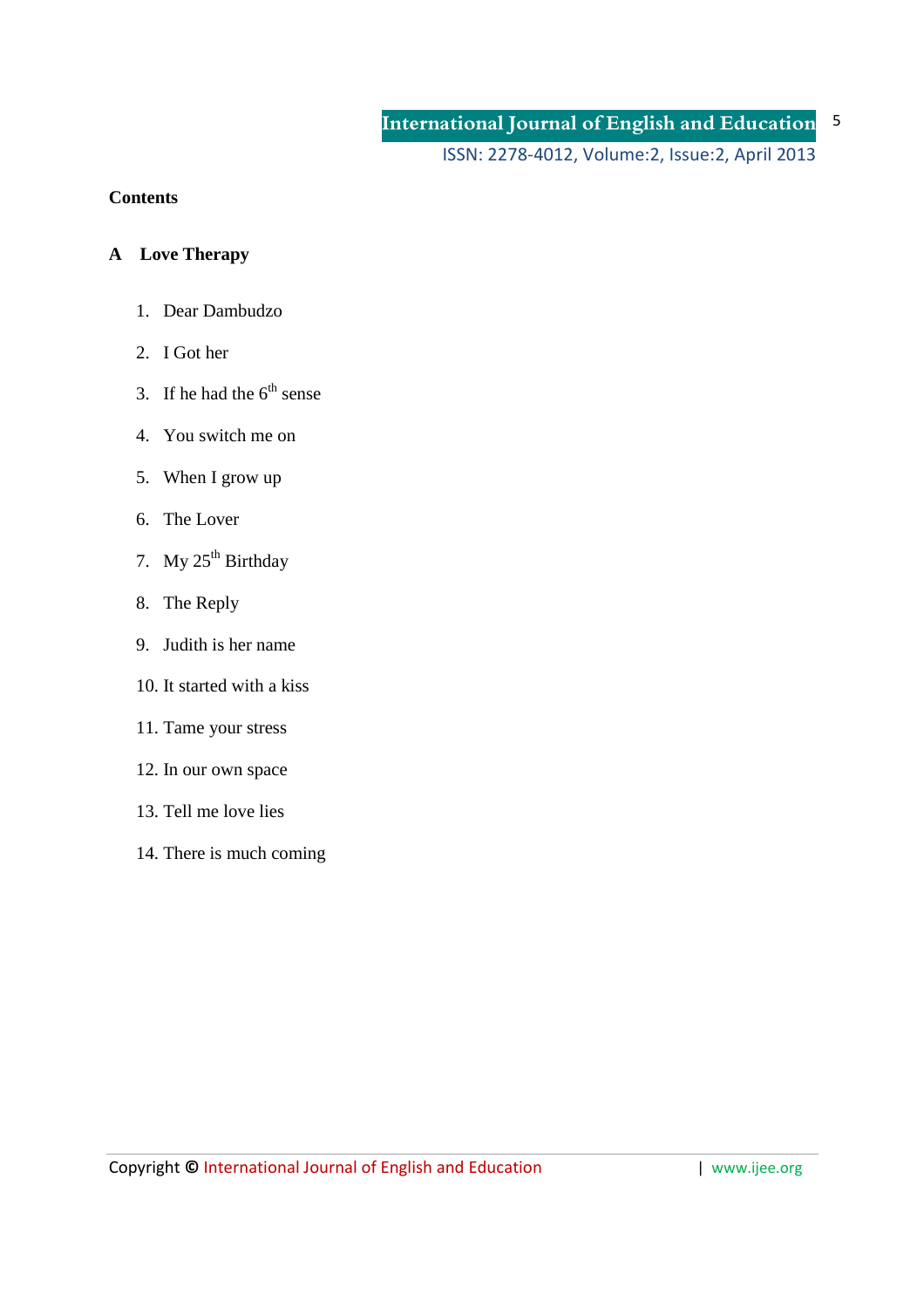## **B**. **War Therapy**

- 1. Classified
- 2. Without a face
- 3. As they die

# **C. Racism, Corruption Therapy**

- 1. I am sick and tired
- 2. Absolutely Nothing
- 3. The story
- 4. Mr Clover
- 5. The Native Tongue
- 6. The Crows and Raven

## **D. Afro Music Rhythmic Therapy**

- 1. The African Drum
- 2. Babylon Free Rid
- 3. Who runs the show?
- 4. Summon Up Your Courage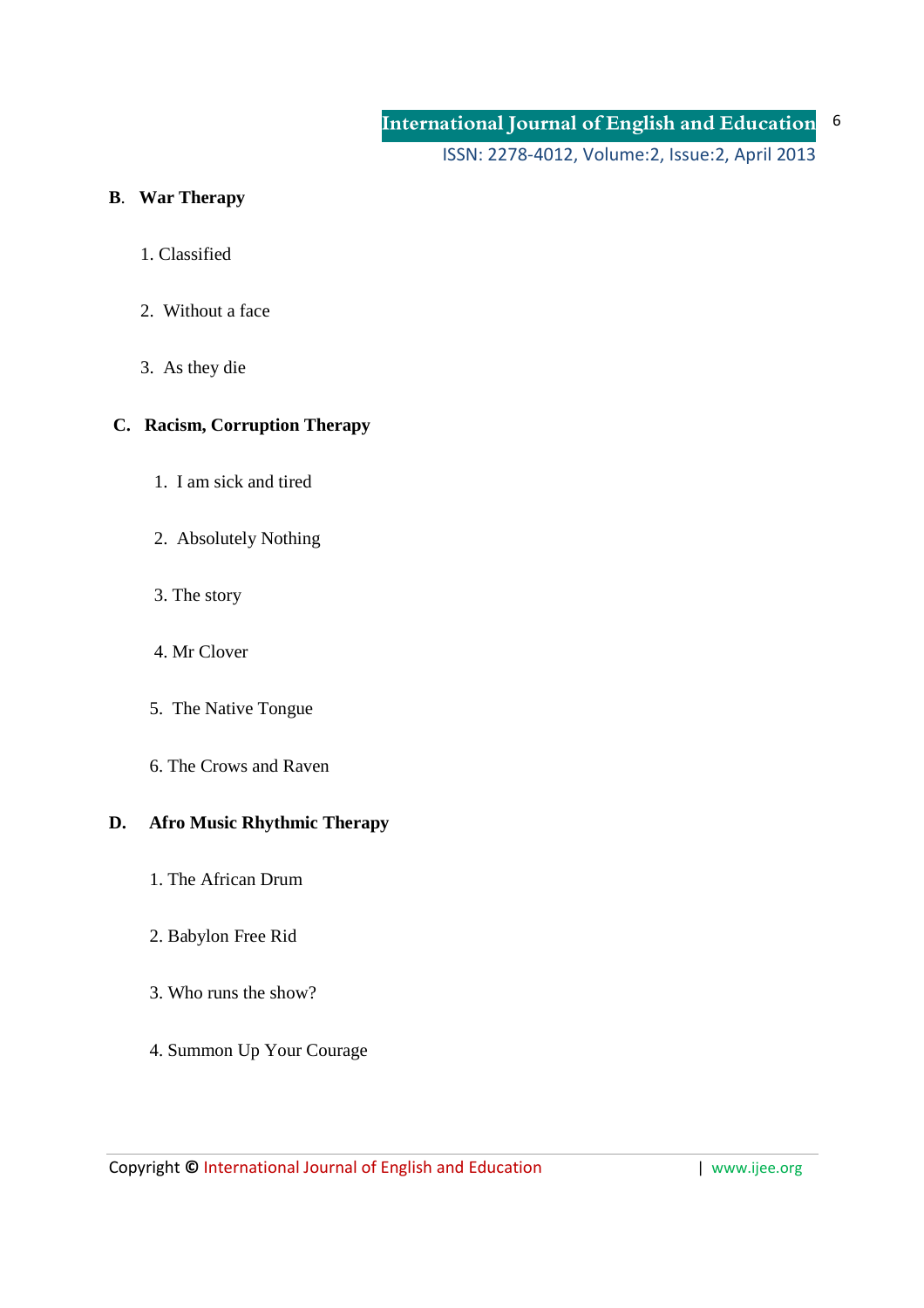# **E. HIV & AIDS Therapy**

- 1. Keep the Promise
- 2. A Letter of appreciation

## **Preface**

**Echoes of Poetry** is an anthology which covers societal settings of life in general. The anthology is classified into five categories which mirror day to day life experiences. It highlights various themes such as love, war, education, politics, corruption & music. The anthology is also written in simple, but poetic language that helps the reader to understand the world from a different angle that has never been explored.

The writer explored all the spheres which encloses the African cosmos and beyond. The anthology is explicitly and refreshingly written, and quiet pleasurable to the adult as well as the young reader.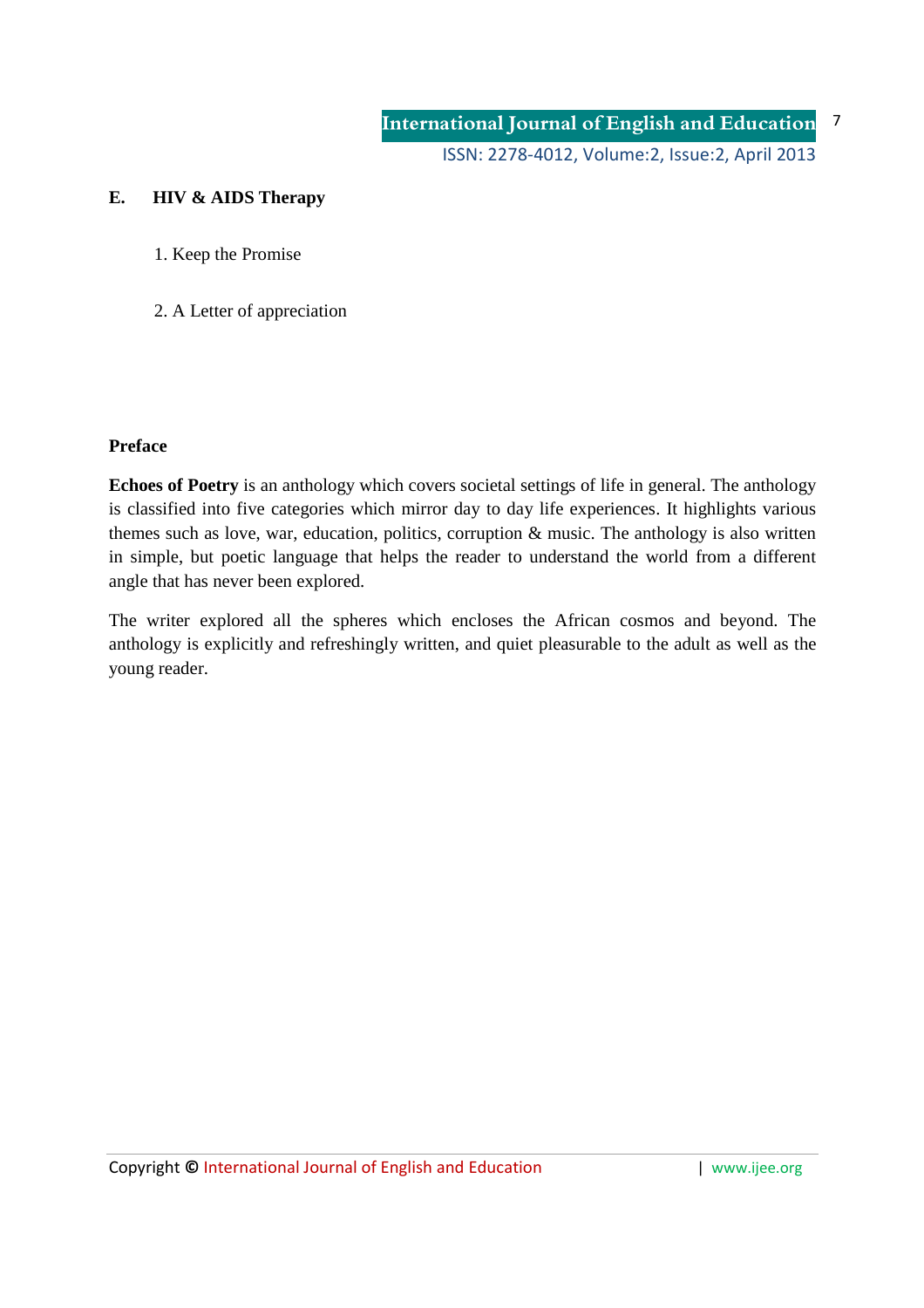ISSN: 2278-4012, Volume:2, Issue:2, April 2013

## **SPECIAL FEATURES**

### **The Great Eland Bull**

Thank you, Shava (The light one)

The Great Eland Bull, the Adventurer,

Yes Mutekedza, our Knobkerry Warrior,

Who at Janga battled fiercely and was richly rewarded with wives from Njanga area.

Yes Mutekedza, our warrior, who resides in UHera Mukonde.

Its accomplished Great Animal.

Whose tail brushes across their body-frames.

Whose feet sound out, when galloping.

Whose environs are swelled by wasps.

They rush in search of the soils.

To meet vengeance.

They are romantic.

A hunted species by prowlers.

They don't convince women with deception.

They adorn women with spectacular apparel.

They are kin to be the first.

Whose tears won't fall in vain, as when they do someone will surely die.

We thank the Matenhere folks.

Who dwell around the Mbwenya hills.

You have done well, you whose bracelets are white.

The Great Eland Bull.

Crossing the river, even when it's flooded beyond the banks.

We thank the Chimbare folks, from Guruuswa.

Copyright © International Journal of English and Education **| www.ijee.org** | www.ijee.org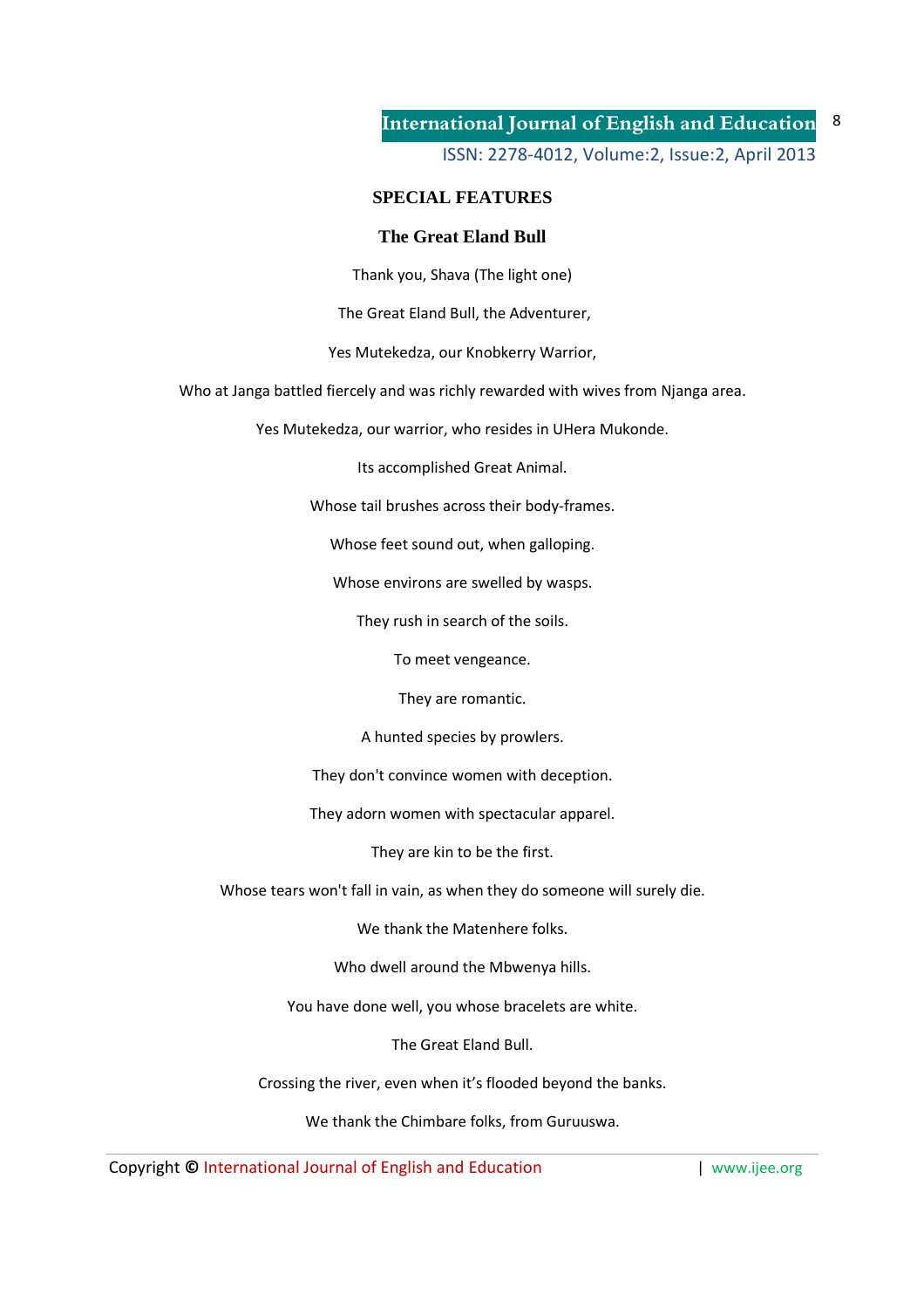ISSN: 2278-4012, Volume:2, Issue:2, April 2013

Whose gatherings are so joyful, as to resemble bright moonlight.

You are so knowledgeable Shava Mukonde, who dwells at Gombe.

We acknowledge your might.

It's accomplished Mbiru.

Your Greatness is acknowledged, Sarirambi.

It's accomplished!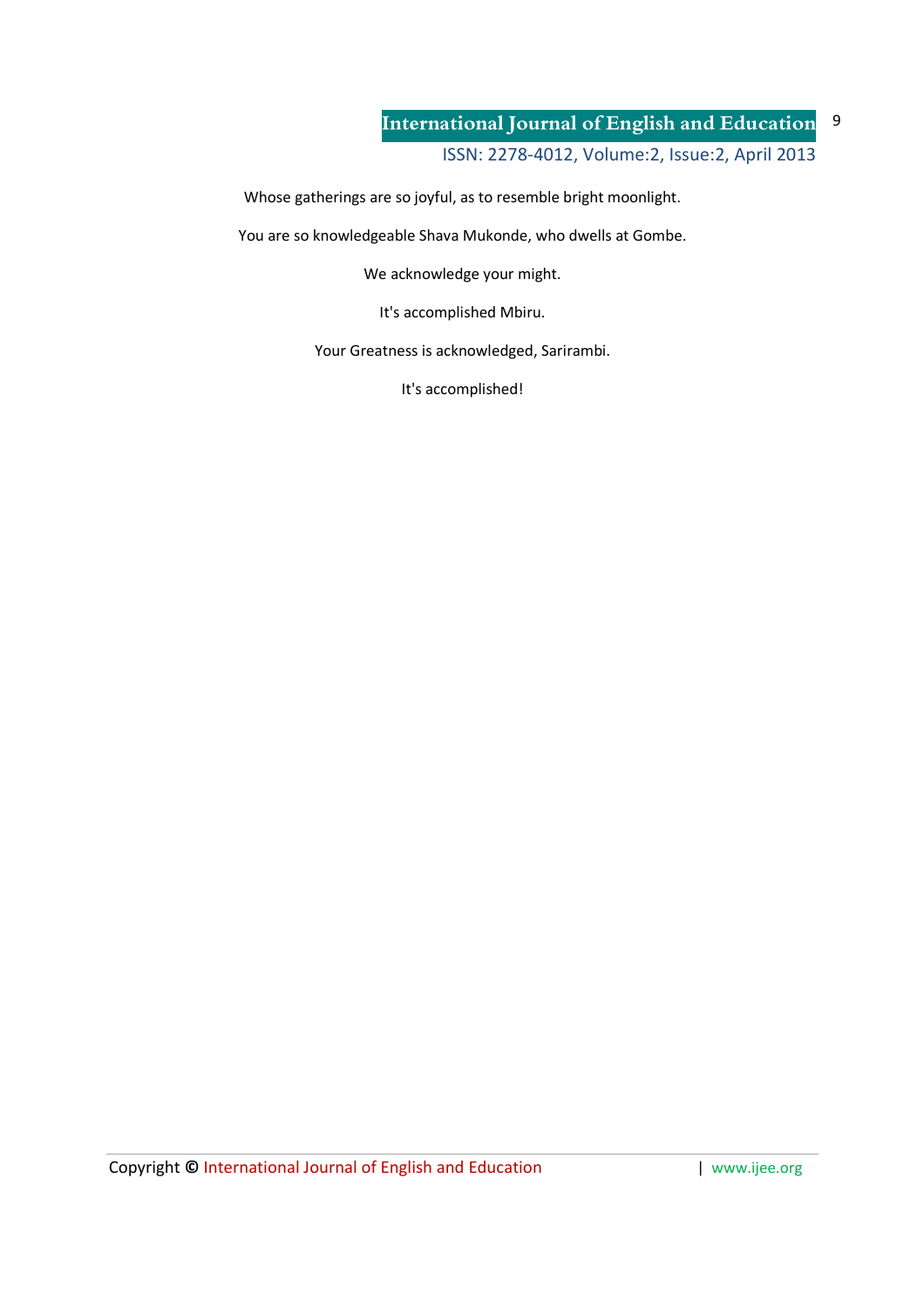## **LOVE THERAPY**

### **Dear Dambudzo**

I know how painful it was all those years For you never had time for joy but tears. Dambudzo come close, I want to hold you tight, In my arms right, without fright! Come close! I want to run my hand high and low, And feel your blood flow. For years you were in pain and grief, Now I want to hear you sigh with love and relief Dambudzo come close! You know I love you, And this is true. What would put your love aside? Remember the lover`s pride, As we strolled along the riverside. Come close! I want to hold you my dear. Hold you without my fear, But with real love. I want to hold you in my arms like a dove! Dambudzo come close You come close in dreams, Together crossing those streams,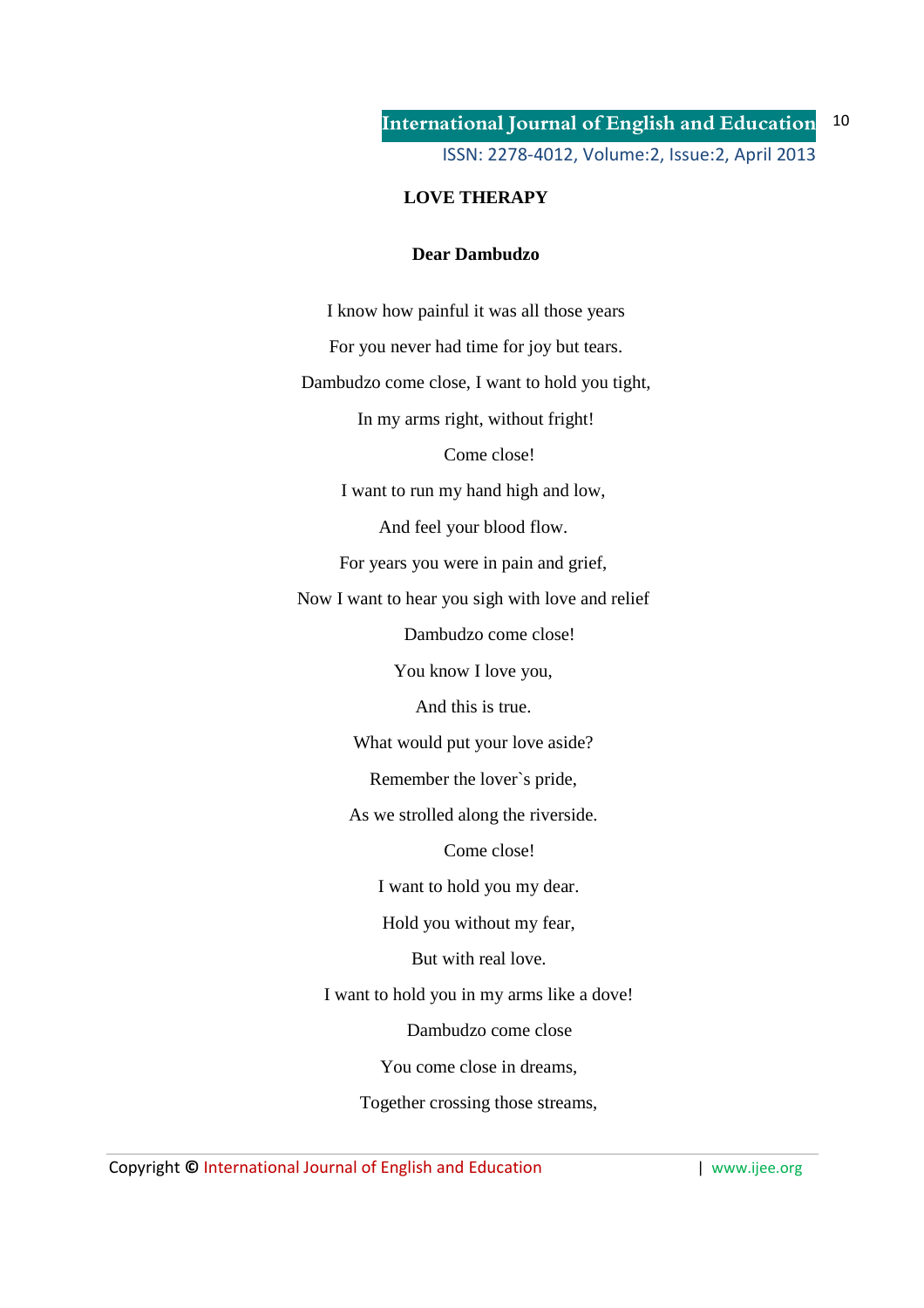To a place of our own,

Leading the way my crown

Come close!

Will I forever miss

Your sweet kiss?

I want to feel the warmth of your tongue,

For it was warm when you were young.

Dambudzo come close!

I can see the love me that you spare,

This is time together we should share,

Should we let our love get cold,

Because we are getting old?

Dambudzo come close!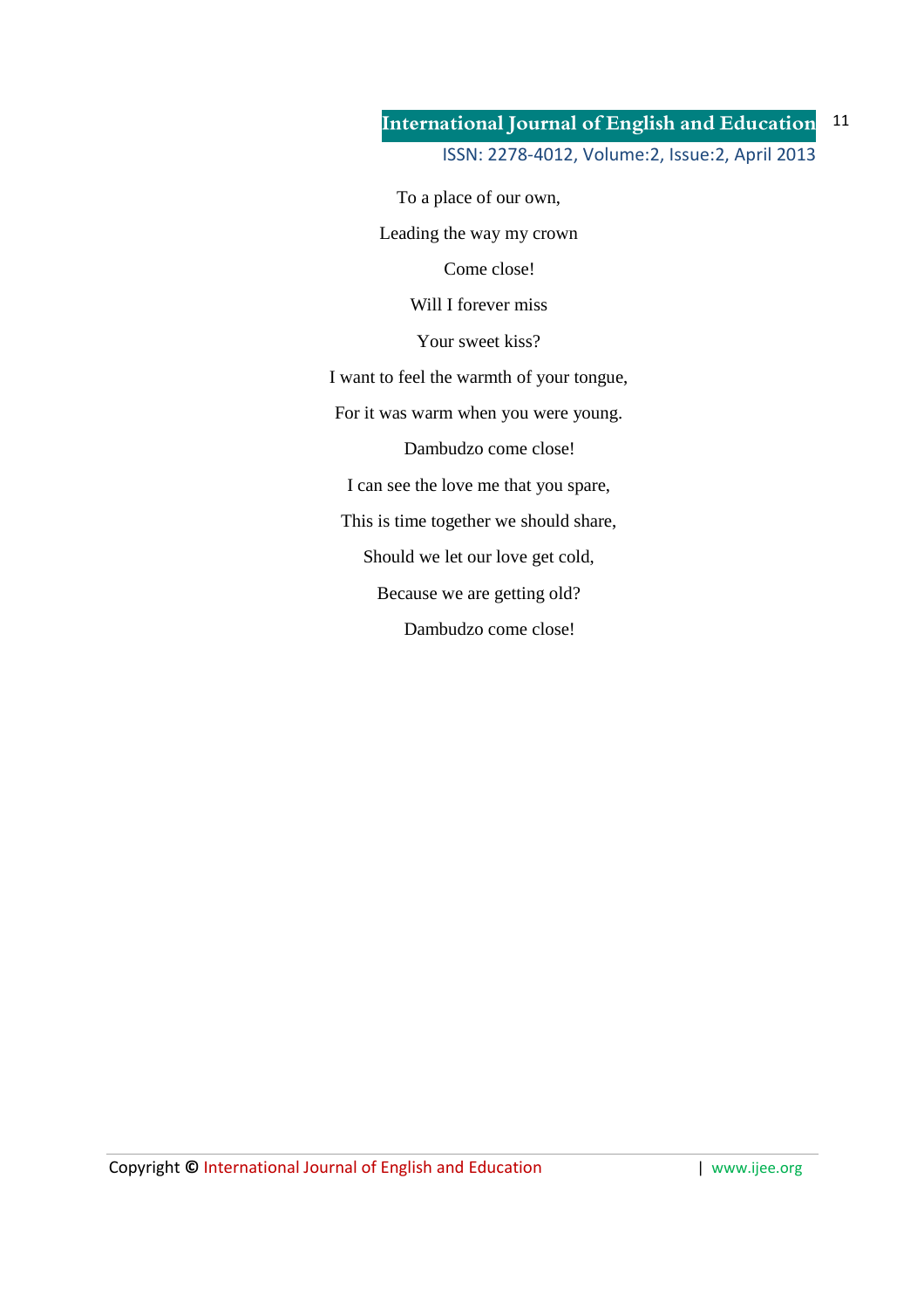ISSN: 2278-4012, Volume:2, Issue:2, April 2013

### **I Got Her**

There she was medium built, but tall A city breed woman, the best of them all. Sparkly white teeth, would sent you to rest. If it was for the show, will be the best

I got her, so you see Set my eyes on her for a while Looked at me, "Hezvo", and did smile One, two, three words I thought To let them out I fought.

I got her, so you see.

She tore her gaze from me, I felt a heartbeat, love would-be There she stood still, As though she had forgotten her love will.

> I got her, so you see. A warm hand shook mine So I felt the charge, fine 'Madam, love into you' Love unto you too!

I got her, so you see I embarrassed her for a while Swinging slowly in style, Put my mouth near her ear, And told her what she wanted to hear

'I got you babe, so you see'

That dizziness, seized her and nearly fell Anchored myself and held her firmly well. In haziness and dizziness as she felt She gradually knelt.

I got her, so you see

Let my mouth on hers, roses and kisses As though it was what she misses,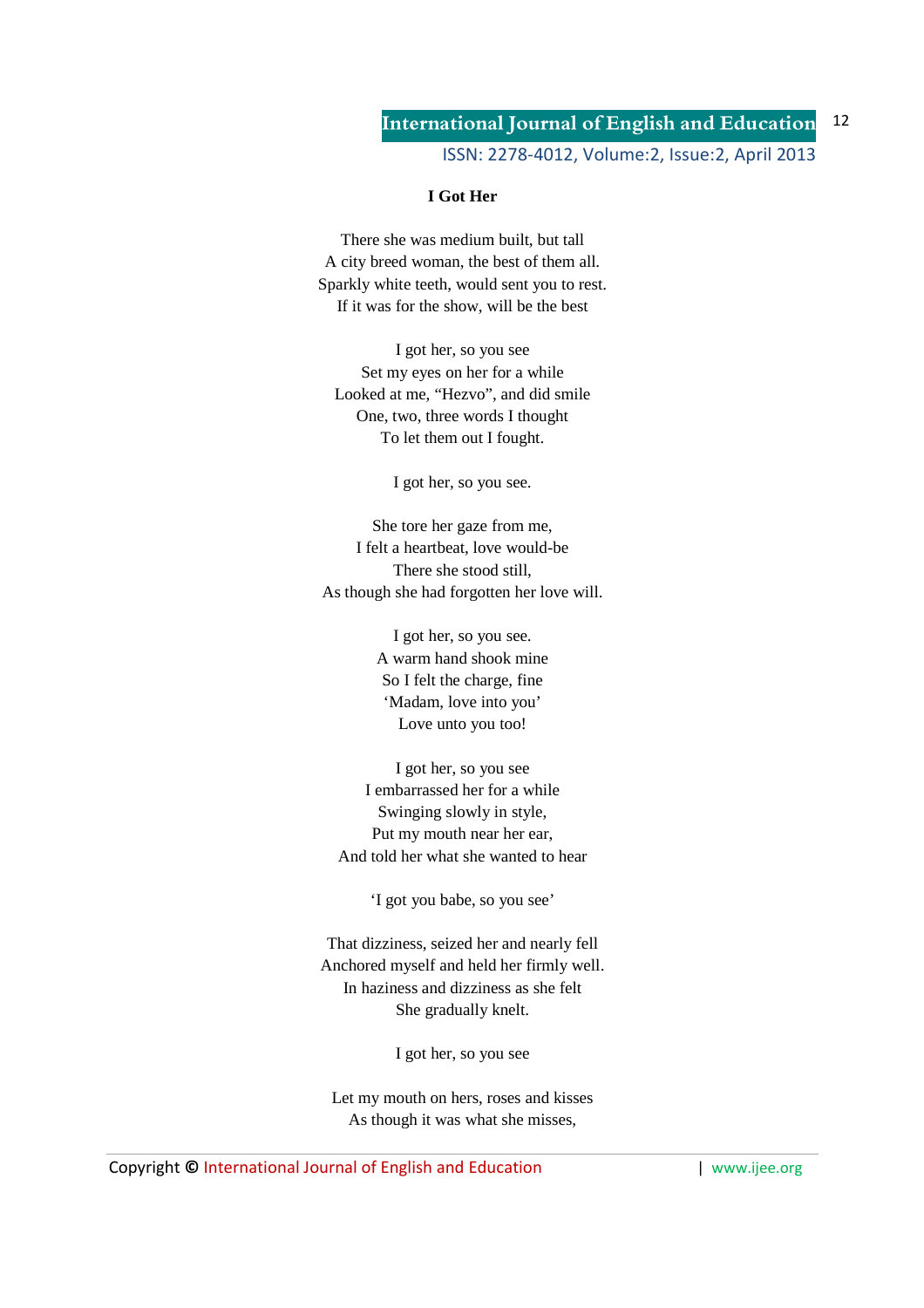Engulfed my lips, with love she was possessed. I too, was with love obsessed.

I got her, so you see

Love at first sight Love that is not right Embracing a woman deep Until you send her to sleep

# **If He Had The 6th Sense**.

It only comes once,

Who did, upon me pounce, I recall the name, the day, the time and the place. Whenever I think about it; comes up the face, And I wish if there could be a playback.

This time not very fast but with a slack.

At first I did fear it.

Eventually I wanted to be near it. Red rose flowers blossomed and grew. Love lies, false promises grew too and I never knew The rosy flower petals withered and were blown away. The letters which I wrote were thrown away.

> A castle built on sand. He did not dare to his dear, wave his hand. Not even bade farewell. That was how the sand castle fell.

Copyright © International Journal of English and Education | www.ijee.org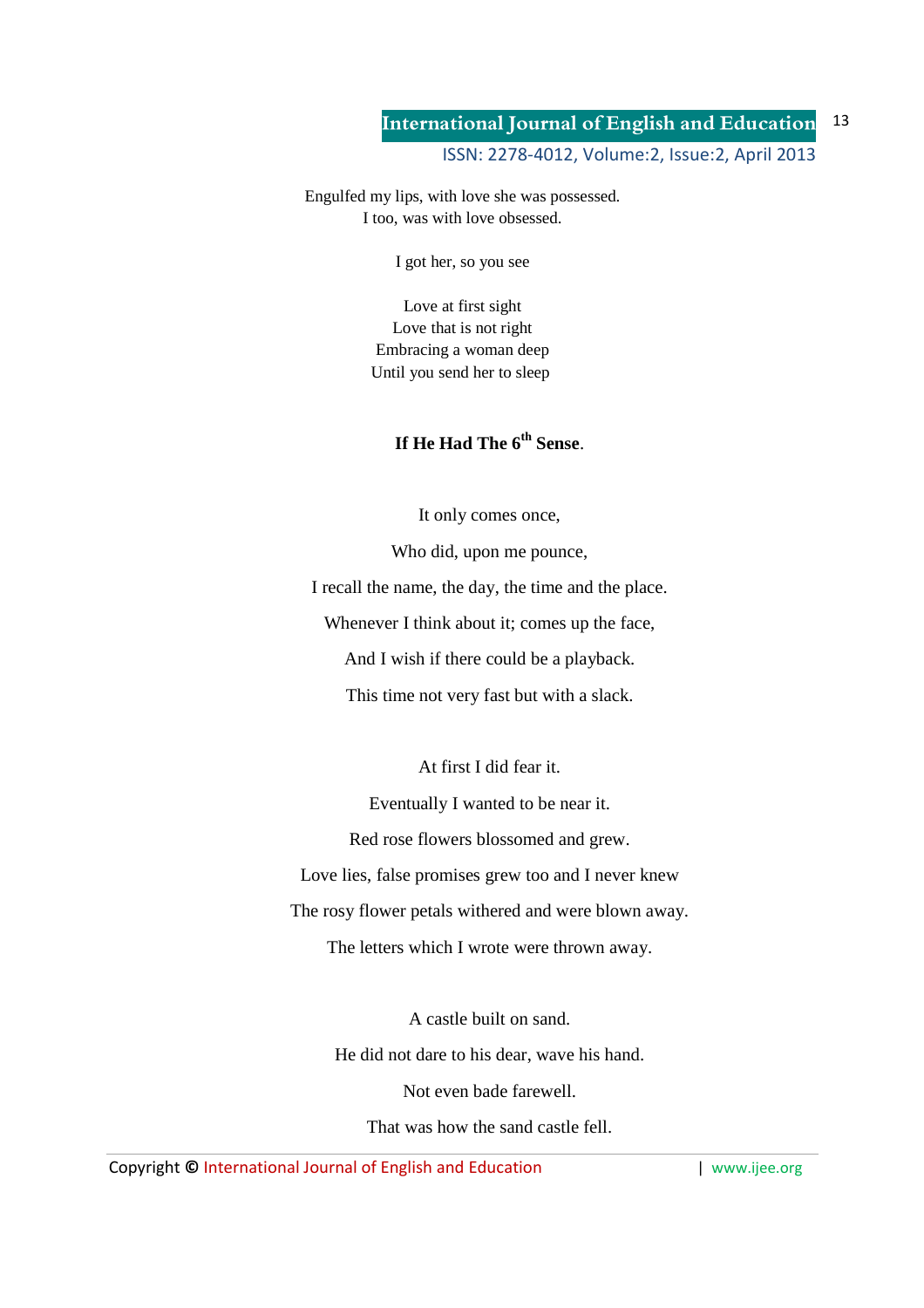Just walked away, Of course he is to blame, For he had no shame. I do not have much to say.

If he had the sixth senses he could have……..

### **You Switch Me On**

Like you did the other day, Let your hand crawl like a snail.

If it got stray,

It should not be very far away.

For I feel like mending stitches of love that did fail.

With love you set my eyes aglow,

And I wish you could keep it so.

When your hand runs high,

Like a musical rhythm with love I will take a sigh.

Like a sea wave hitting on a curved beach,

And I am now lost in reason,

As I gaze without a word like a man charged with treason.

I can hear the birds singing as they pass by,

Like a pendulum, I swing as I am about, on my back lie.

Now tell me what heartbreak is, as I hear them say.

Will you after this walk away?

You really switch me on.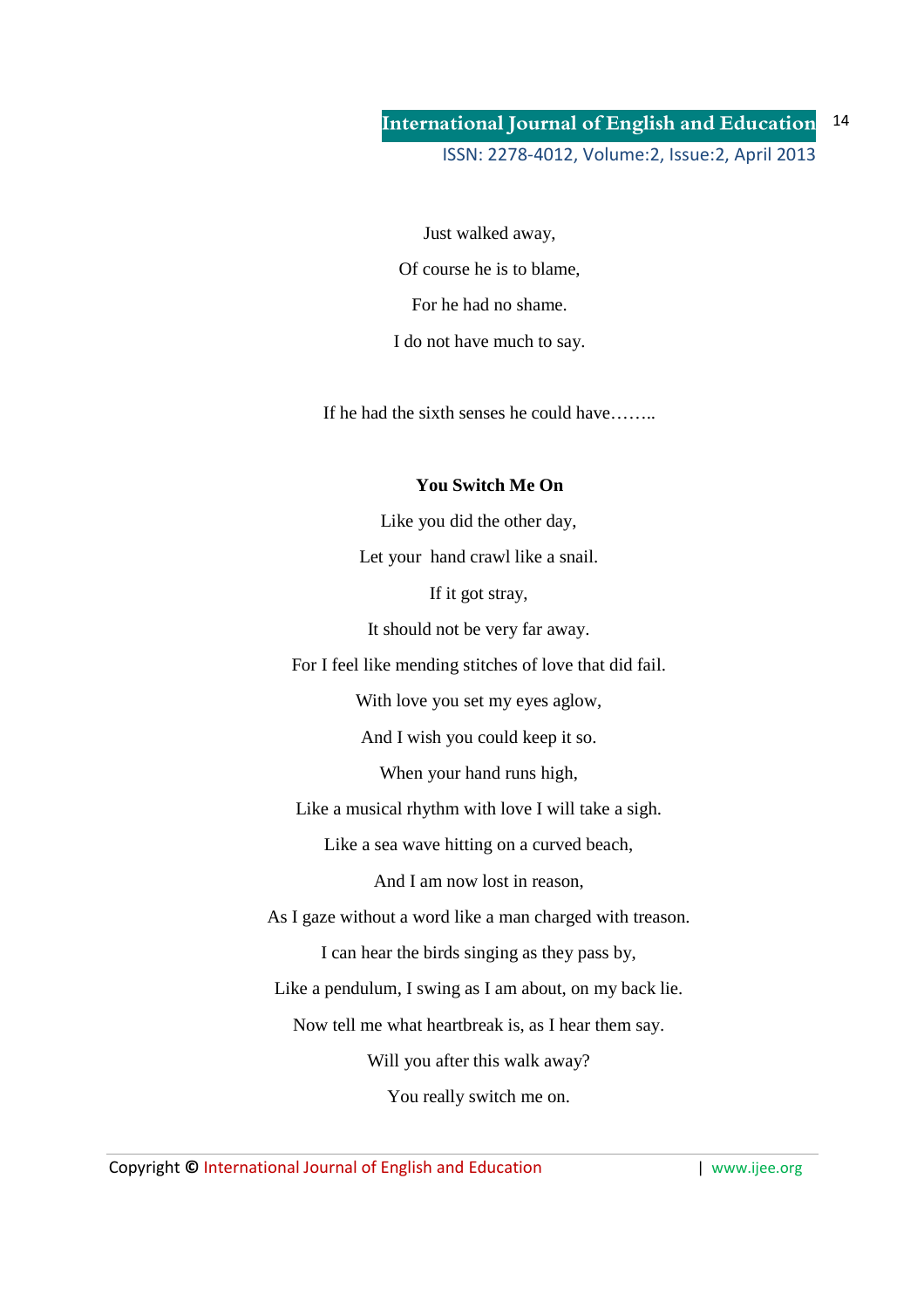## **When I Grow Old**

To which my soul is scared, For the love my youthful spared, Hard to forget the feminity I broke, On the glowing fire will tell the stories as a joke. If I could be….. Basking with the country men old and cold Least we tell stories of love and bold, For we share the pastime the soul's lost, Swimming with the lasses is the love's memory cost. If I could be….. Day and night I face the wall, To keep the spirit before I get old and fall, Up to this day I could be fully booked, As one whose youthful stands and looked. If I could be….. Holding hands with the lasses in the night, To which our fathers were not in panic or fright For we could not nurse a grudge or hate, As nature decided our fate. If I could be….. The red rose flowers I looked and loved, Sending two in a season to my beloved, Love to the youthful soul is my belief, To which this day has no relief.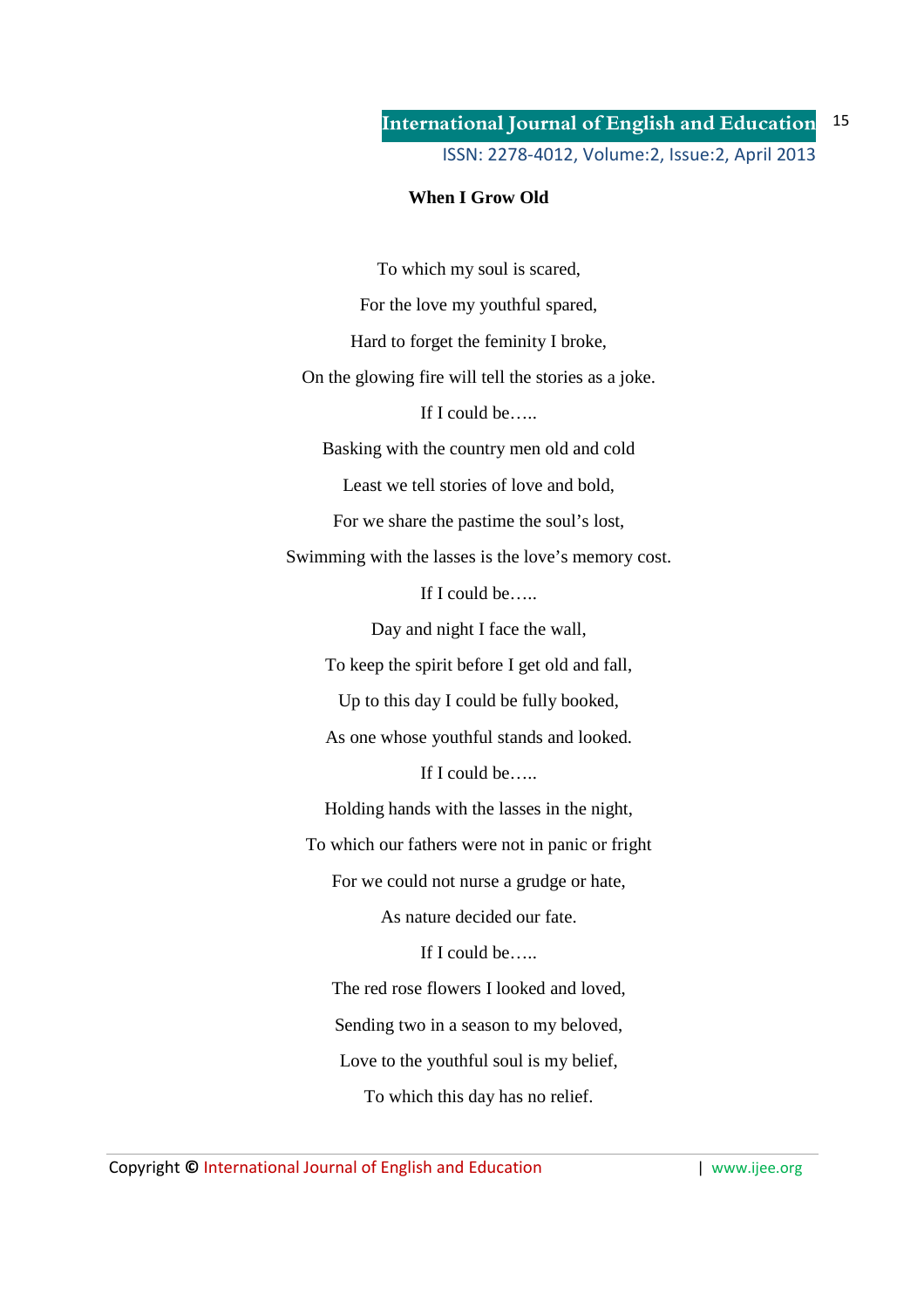If only I could be spared,

From getting old and cold for I am really scared

## **The Lover**

Is that what you feel all day? Cannot spent a day before I call

For in love I now know I did fall.

Never will I let go like a tide away

I am the lover

What comes first before all?

Oh! Ya! There was a gap I did fill.

Now I have made my will

No more playing back and forth like a ball

I am the lover

When are you coming?

Love has now find its way

I will not hear what they say.

No more roaming.

Cause I am the lover.

Do you really fell as I do?

A battle of feelings in my body is fought.

For all these years I have sought

Someone who feels like I do too!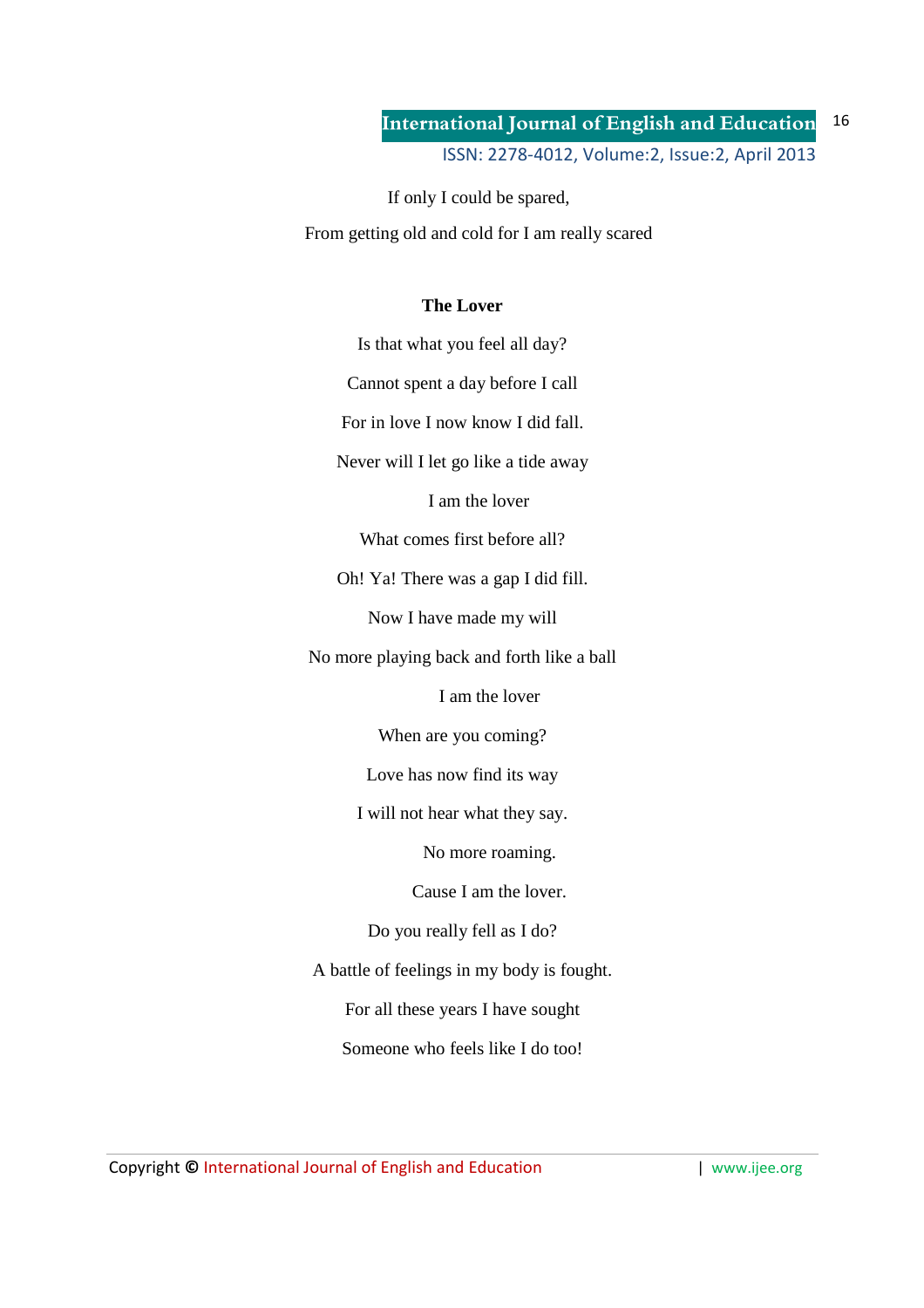# **My 25th birthday**

A moment of joy

A moment of tears.

My future is embedded on fears.

I have wonderful flowers and a toy- boy.

This is my twenty-fifth birthday

Some will ask how old.

Twenty-five! But not very cold,

And would in dissatisfaction walk away.

The marriage mark is fast passing by,

In the past my age I did lie.

As if that they do not want to hear,

They would turn into the mist and disappear.

If customs, norms and values could change,

It should be now!

But how!

Women proposing love to men, sounds strange.

Why should men pay lobola for love? For love is spiritual and lobola cannot prove.

Why should men have to start it all?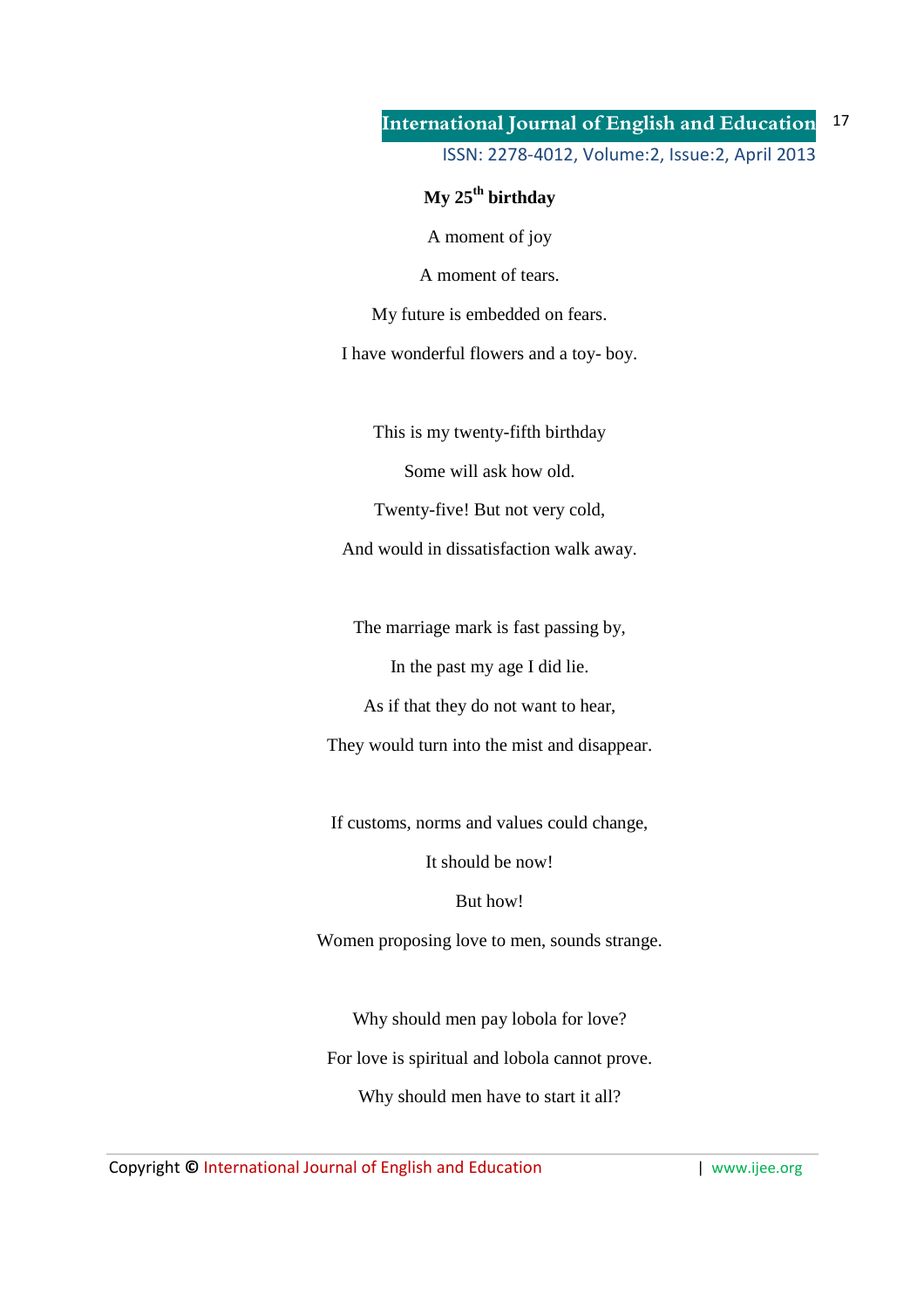Now look, they let it fall.

I have fears,

And I do not know for how many years.

Behold, I will cling on what I value as gold.

After all Twenty-five years, I am not yet old.

### **Dambudzo Replies**

You were to blame,

Because you played the hide seek game,

For too long.

But how dare my dear you were that strong,

To leave a woman full of milk and love, a woman you made full, you were wrong!

Maybe I may…..

Maybe I may not…..

Fifteen years,

With running tears.

I did not see you walking away,

I could have followed you that day.

Maybe I may…..

Maybe I may not….

You were warm but, but now you are cold.

Your kiss, your caressing, your fondling, your hand, I am old.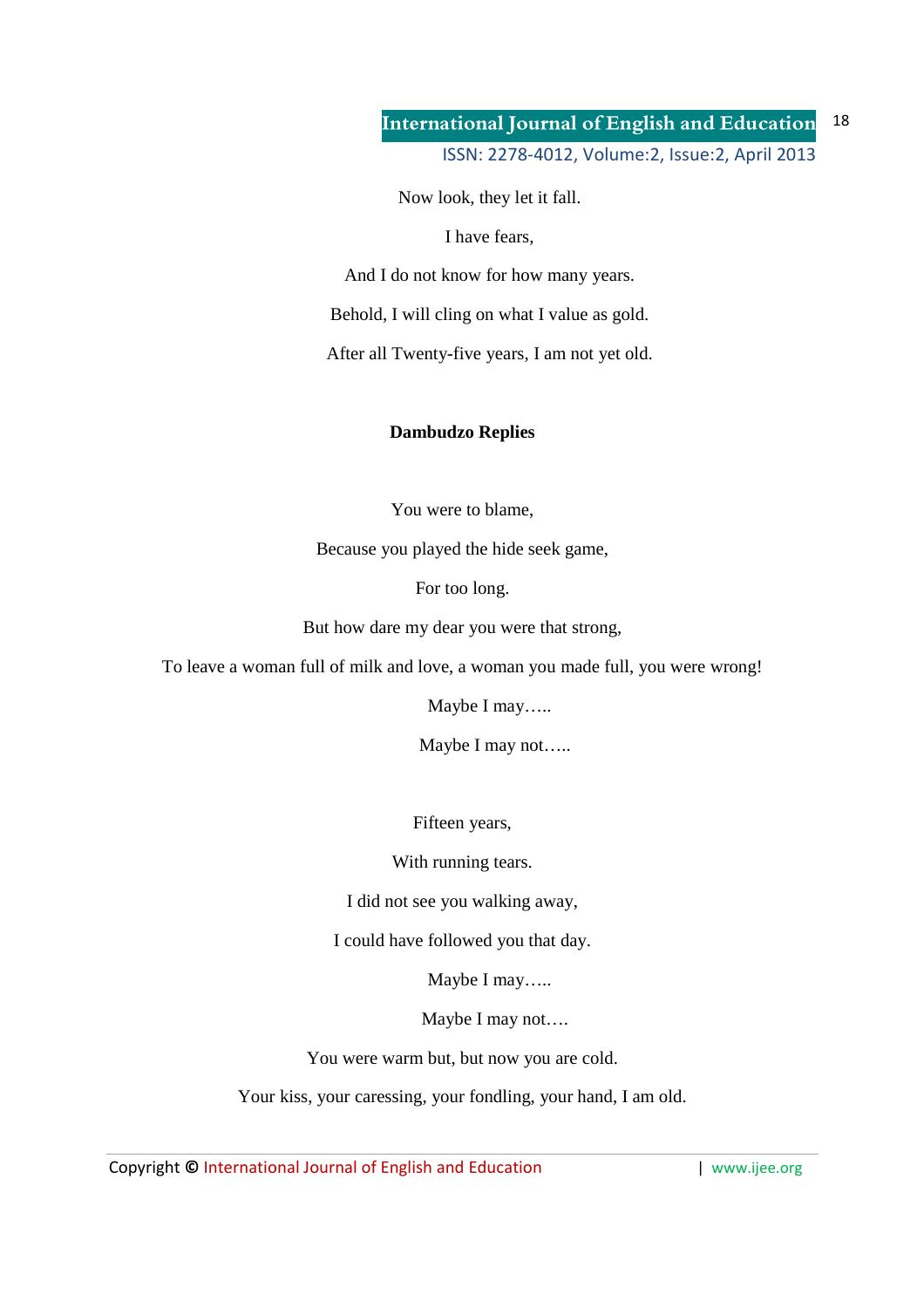Why did you teach me?

You taught me how love ought to be.

Maybe I may

Maybe I may not….

You were a total package,

But you turned my love into rage.

Time has last passed by, will I one day try,

To gather the wholesome love that we lost?

Now I do not know what you miss most.

Maybe I may …..

Maybe I may not….

When I listen to many a love song,

Of our time, I would wonder how together we could have sung them for long.

The jokes,

The strokes.

But why did you show me this bliss?

You taught me things I miss.

Maybe I may…..

Maybe I may not…

Some love sing-along songs I sing,

Fantasizing as queen and you as king.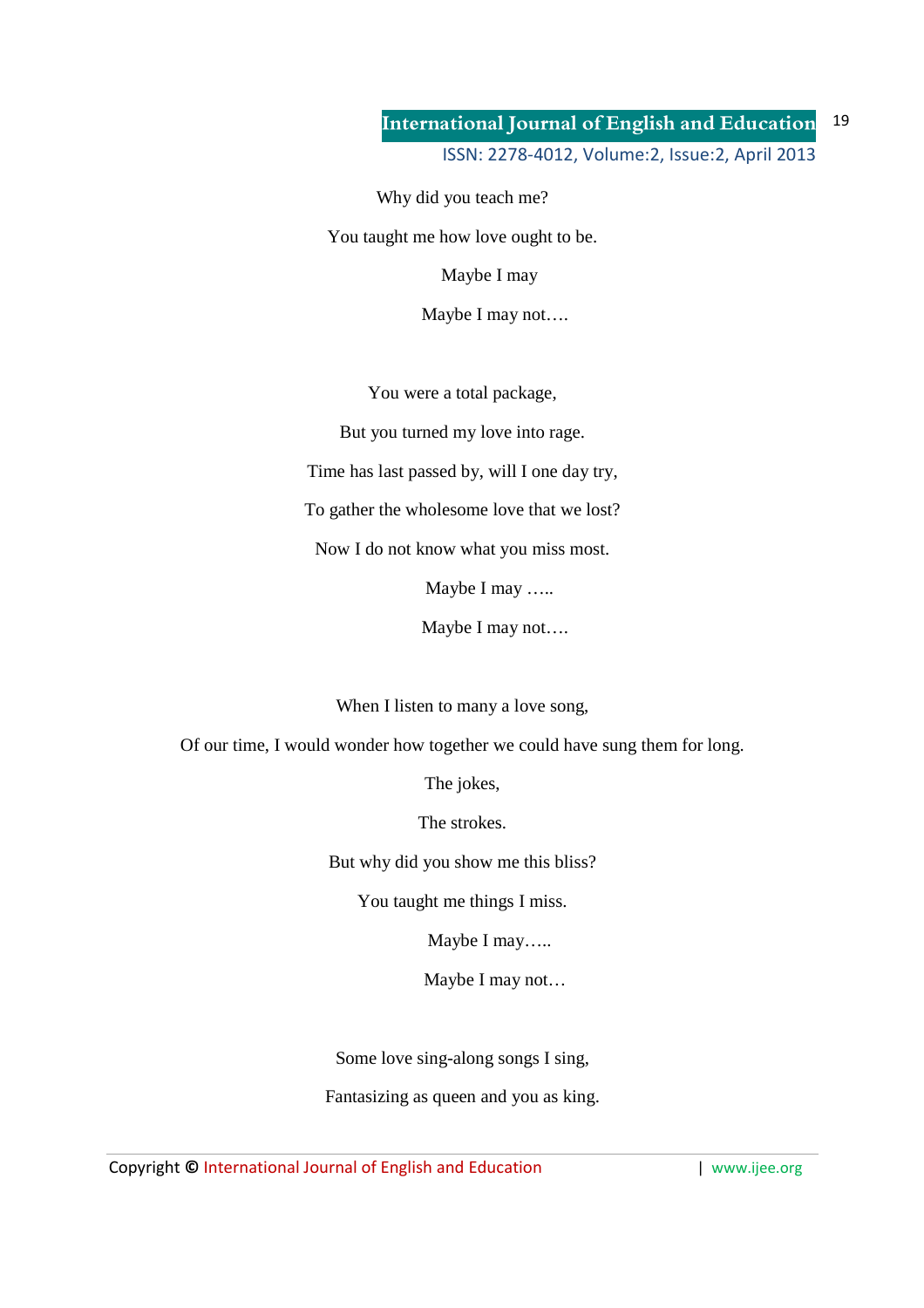"Islands In The Stream".

That would evoke my dream.

Maybe I want to see you.

But can I guard against your hand?

I can see you caressing, together wrapped like brides in a wedding band,

Carrying each other's bundle of love into the horizons, the soul,

Until the rains of the wedding wagon control.

I want to see you again

### **Judith Is Her Name**

I have a friend.

Whose life I want to know to the end. She has got an inviting smile With me all day that makes her style.

End to end

You are my friend.

Come out let's play

Expressing ourselves all day You would love to know how good this play be For it makes life worth living for you and me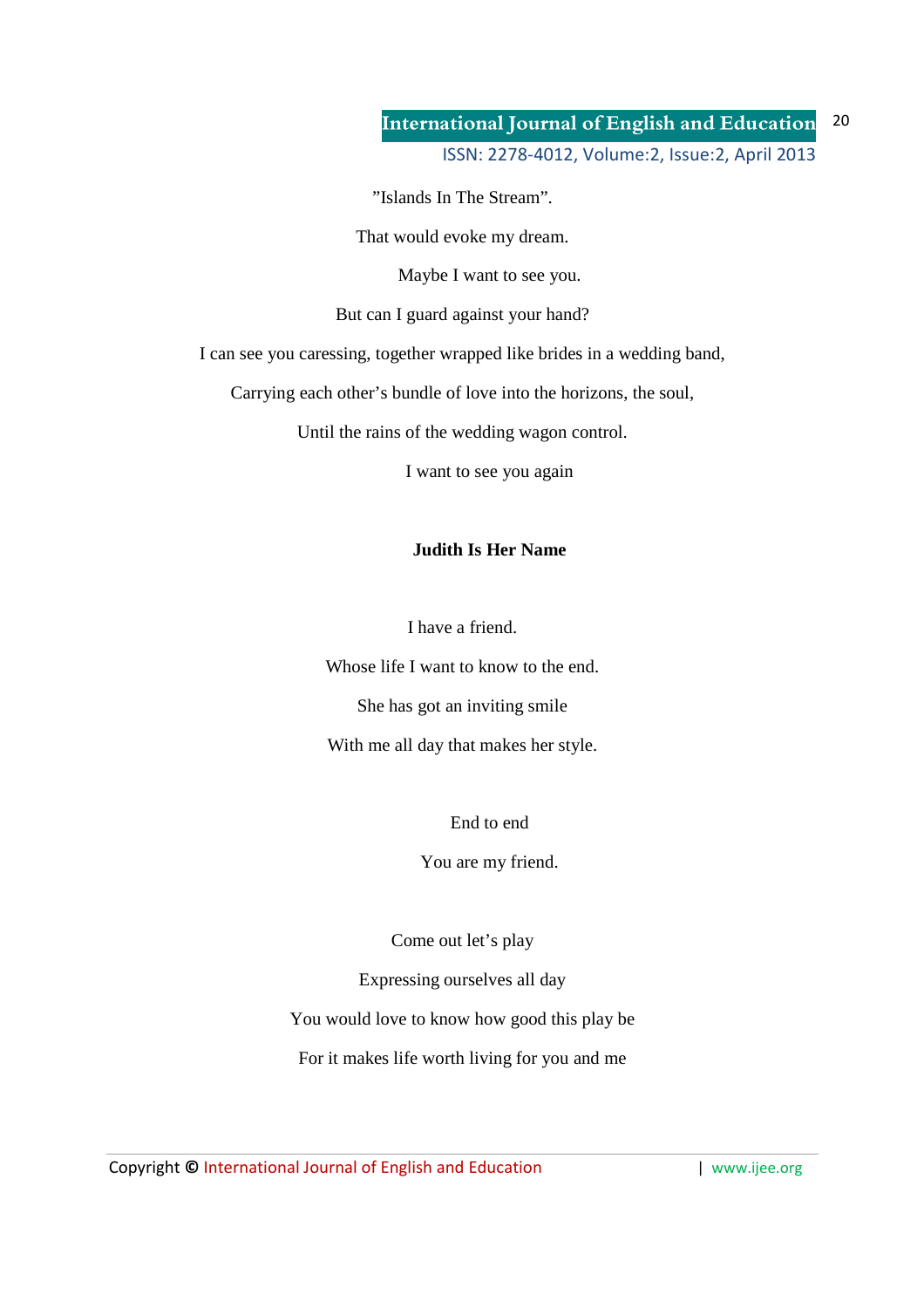End to end

You are my friend.

I have no many a word.

Many a word which would pierce like a sword

Come out let's play

Love only, it's not what we say

End to end

You are my friend.

Come out for you are full of love.

That has not been fully tapped, over and above

Be carried to the horizons, the soul.

A minute so one can lose control.

End to end

You are my friend.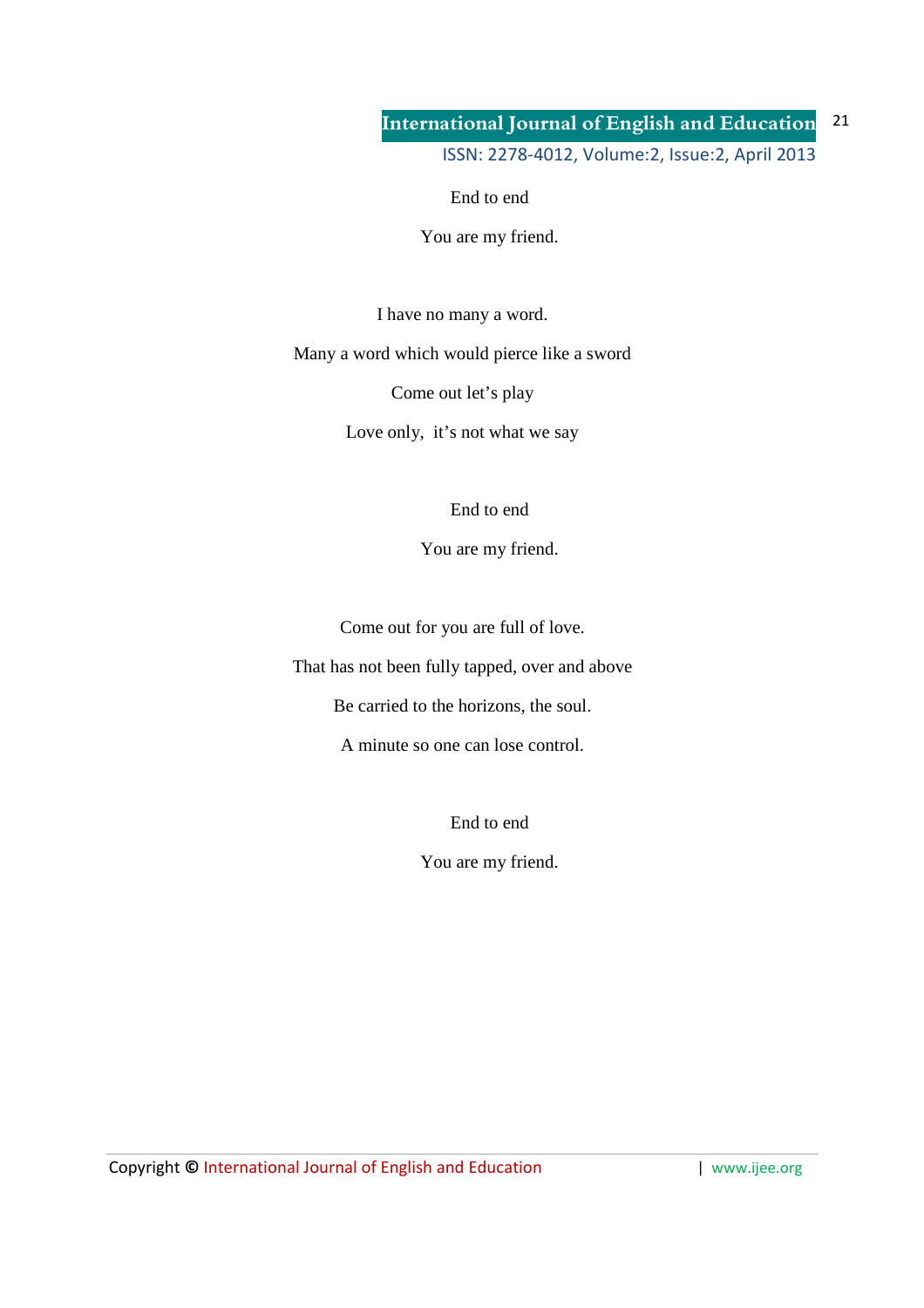## **It Started With Kiss**

Ran my hand over her thigh

Ignited her devotion, impromptu desire for love was high.

Like a game of chess we took over where we left as such.

After all these years, I never knew her love was that much?

Moved a bit away.

Unintentionally and inaudibly said "Not today".

It was like we were romantic actors

In a movie in which we were our own spectators.

We felt as if we discovered love.

Spoke love, we heard love, we felt love over and above

Like primroses our love did bloom.

But now it is in gloom.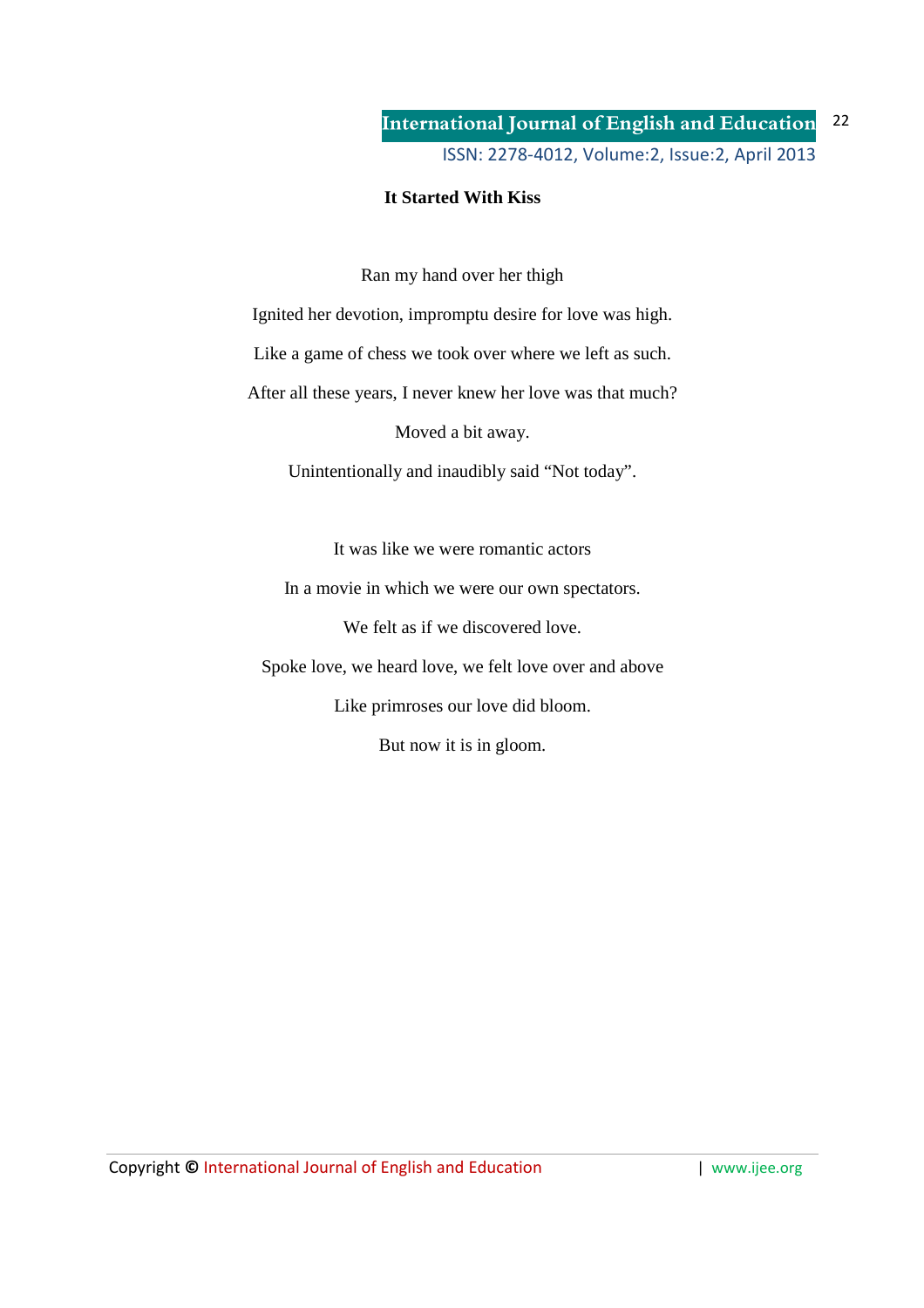### **Tame Your Stress**

When I think of fortune and fame I will put the blame On my star Galaxy is far

I cannot buy a rosy-red dress For my mistress One for the road Twelve for the road are an abnormal load

Even though I cannot tame my stress I do not blame myself for this mess But my star For the bar is not far

Sometimes, I stop laugh on my own On the mirror, in the morning wondering how myself I could disown I do not want to thing of the past I do not want to evoke the blast

> If your past is as black a star Do not blame yourself, but your star Be bold to come out of the cold Hold on, one what you value as gold.

> Send your former lover the last mail Mend stitches of love, rail Give yourself a rule To laugh at yourself, I am a real fool!

> > Tame your stress!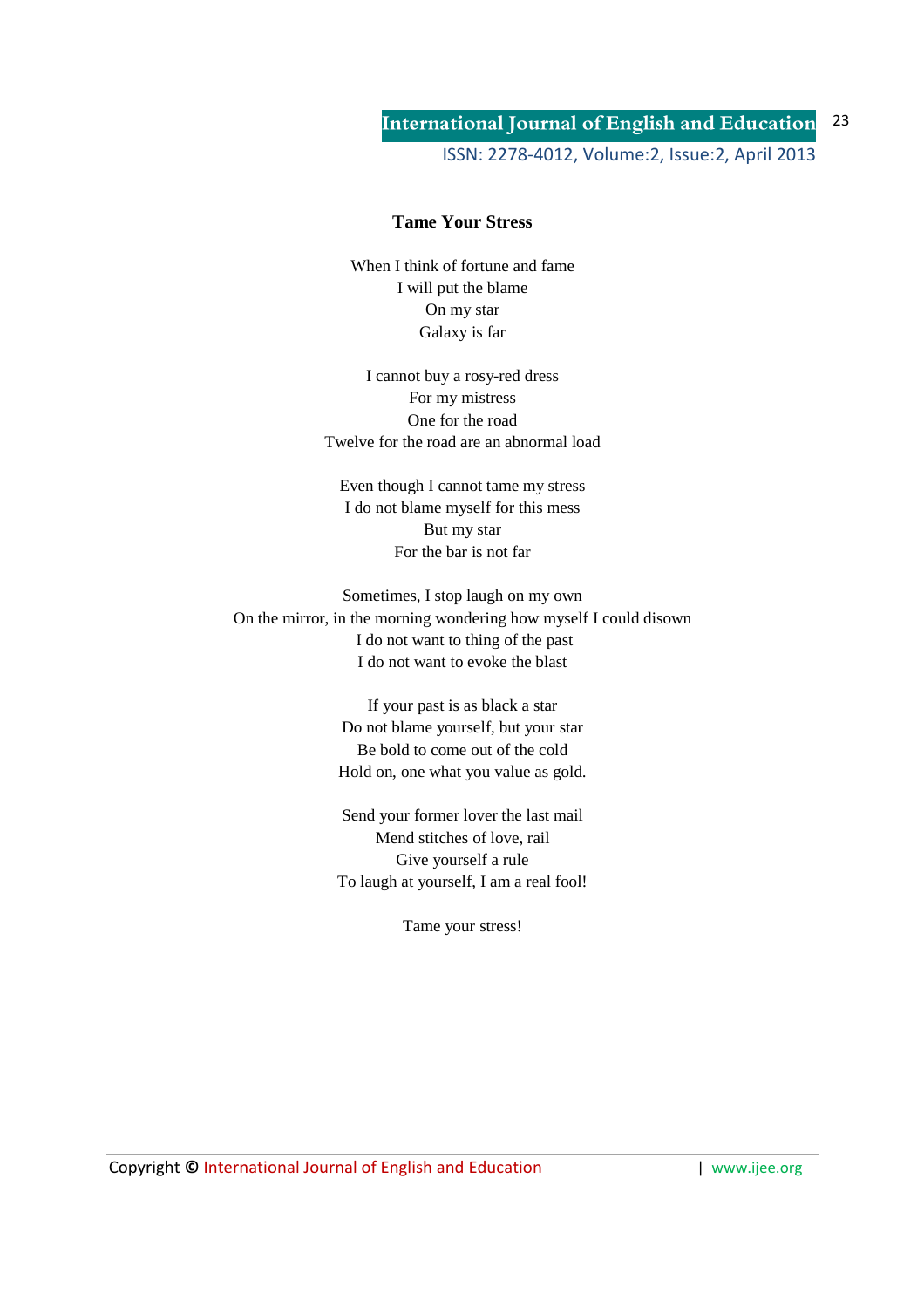ISSN: 2278-4012, Volume:2, Issue:2, April 2013

### **In our own space**

I will receive you in embrace Babe will love you without rehearse Rekindle the frame, without much blame Truest love to my heartcore Show me love like never before

### Chorus

You bring love and tenderness each day Babe in loving hands we can embrace So you will without delay Love me in our own space.

### Chorus

Babe I gonna hire wings not in dream Sing a song Island In Stream I will receive you in embrace Babe I am in a loving race.

### Chorus

Rekindle the flame Without much blame An't gonna stand this sore Show me love like never before

### Chorus

Do you know how hard l try As you pass by To bring you solemn joy Babe it sounds like I am a lover boy.

And will love you without rehearse In our own space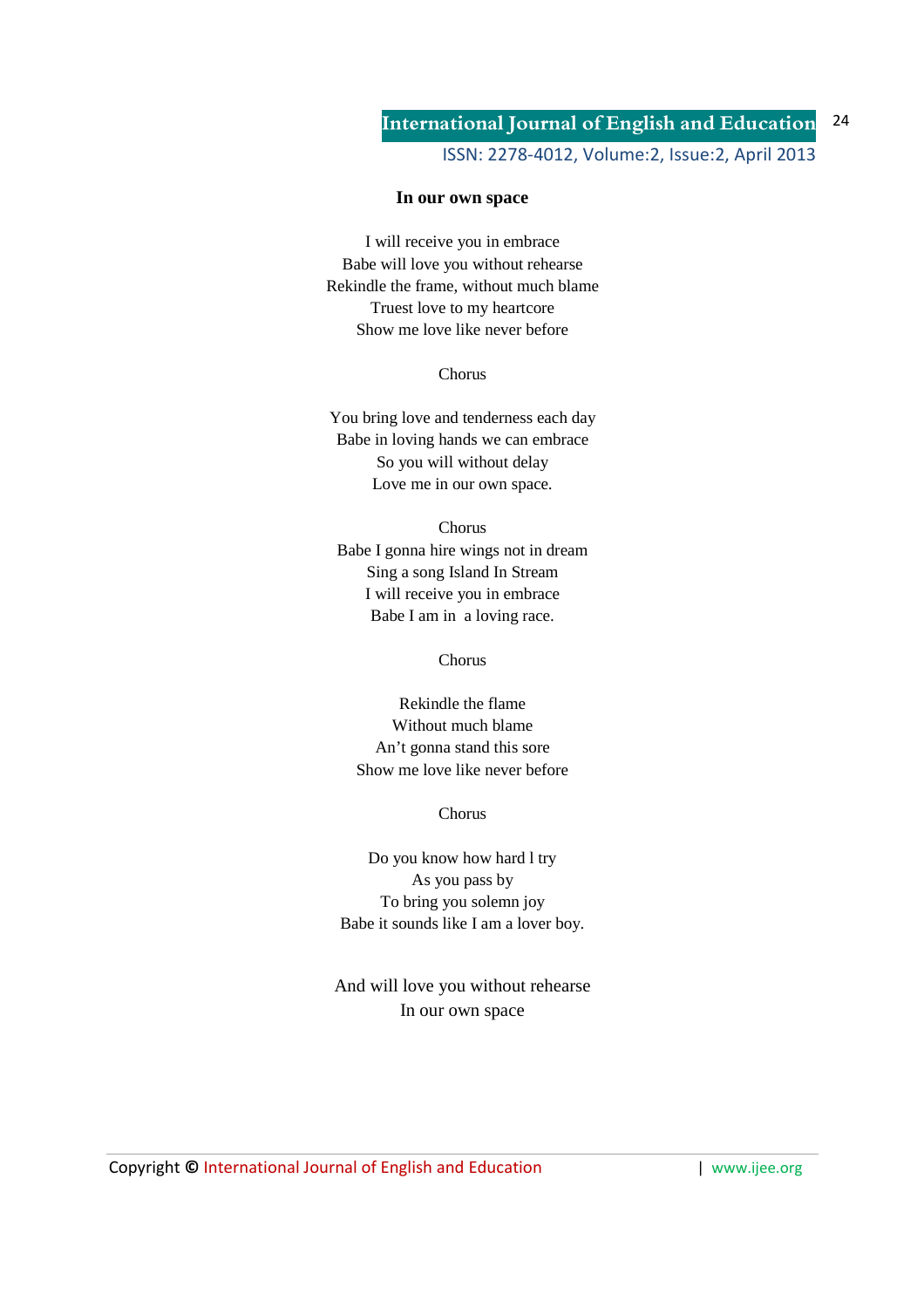ISSN: 2278-4012, Volume:2, Issue:2, April 2013

## **Tell Me Love Lies**

Tell me what I want to hear Put your mouth near my ear, And tell me love lies Dambudzo, it flies

If I say I want to marry you What would you do? Be my children's mother "Mummy, mummy, what's this?" some will bother

Tell me

If I asked you to bring the red-rosy covered Upon where after we have fed Together we would lie Wondering how together time has passed by

Tell me

If I ask you to come and play the game The game I have forgotten the name After which you will lie And sigh high

And put your head on my chest And you rest Contemplating how this game could be played forever Whenever, wherever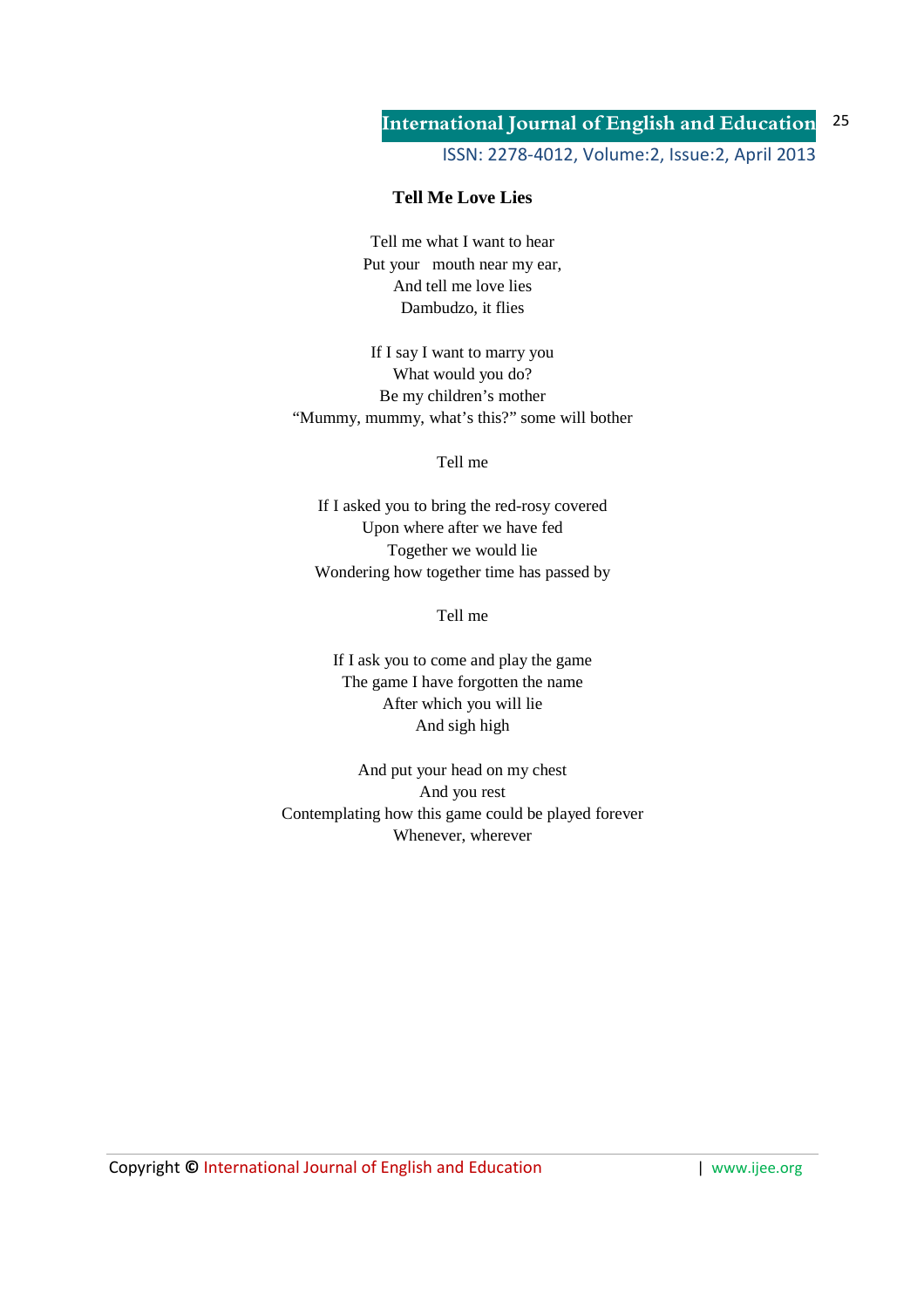ISSN: 2278-4012, Volume:2, Issue:2, April 2013

# **There Is Much Coming**

Are you in love? There is much coming out and coming in I am afraid I won't win This game For long I have called out her name From the doorway she stands still As though she has forgotten her love will

Are you still in love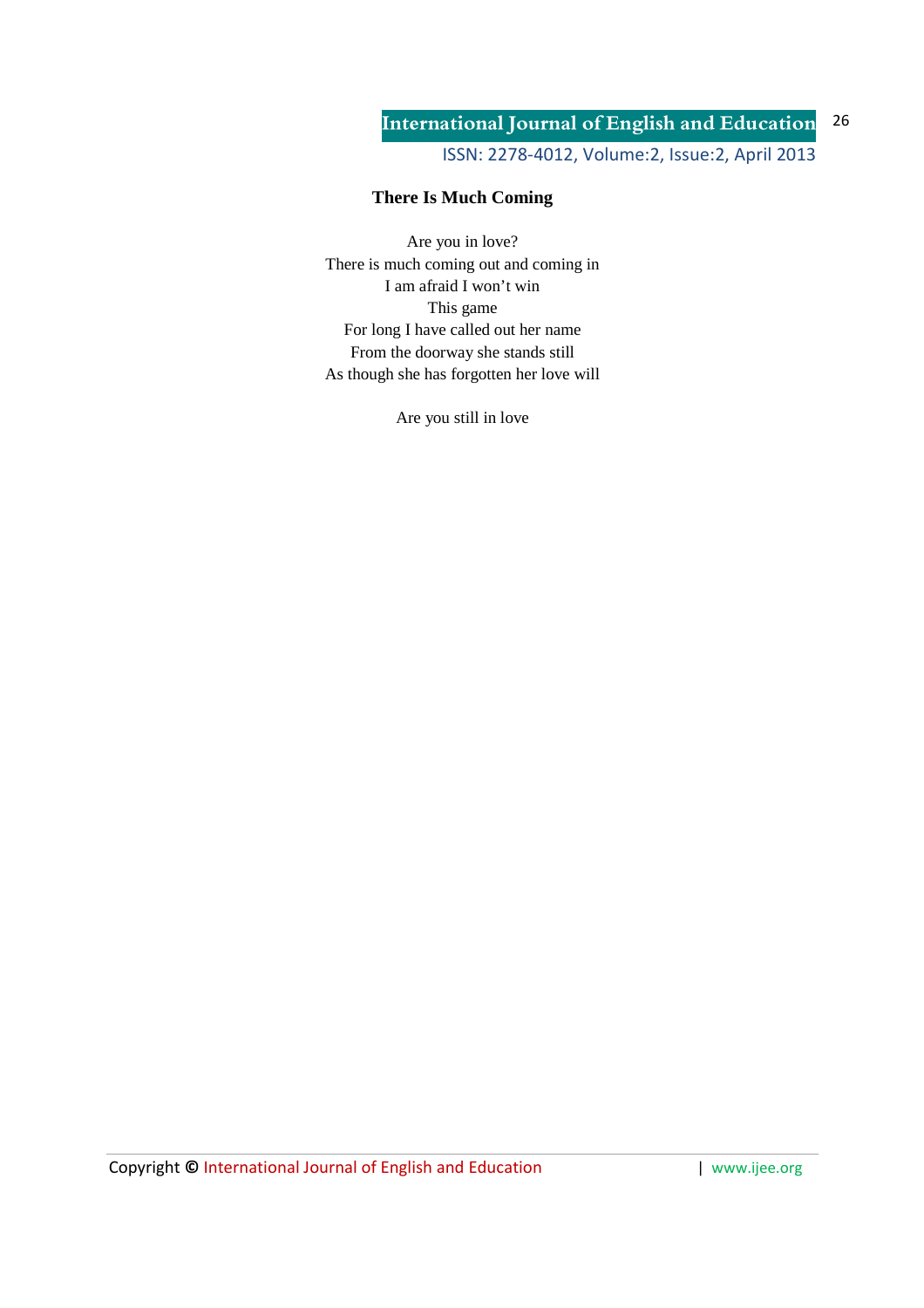## **WAR THERAPY**

### **Classified:Wikileaks**

In loud voices we clamour, As we see body bags in amour Internet hooks they intend to clap down, In quagmire we are thrown.

At least you have been warned

The children and the old are shouting to disembark From a worship into clouds dark. Below we envisage a battleground With merchandized buzzle armoury in sound

At least you have been warned

The world is blind! The warship pilot, a man of canned mind In boil, for the oil Will make the world toil with foil

At east you have been warned

The Middle East is in flame, And who is to blame? To the warpath whose lineage conform? Whose world is it they deform?

At least you have been warned

Born in a cult of war, they drive pride Like a vampire their life thrive and glide, On their host In reason the world is lost

At least you have been warned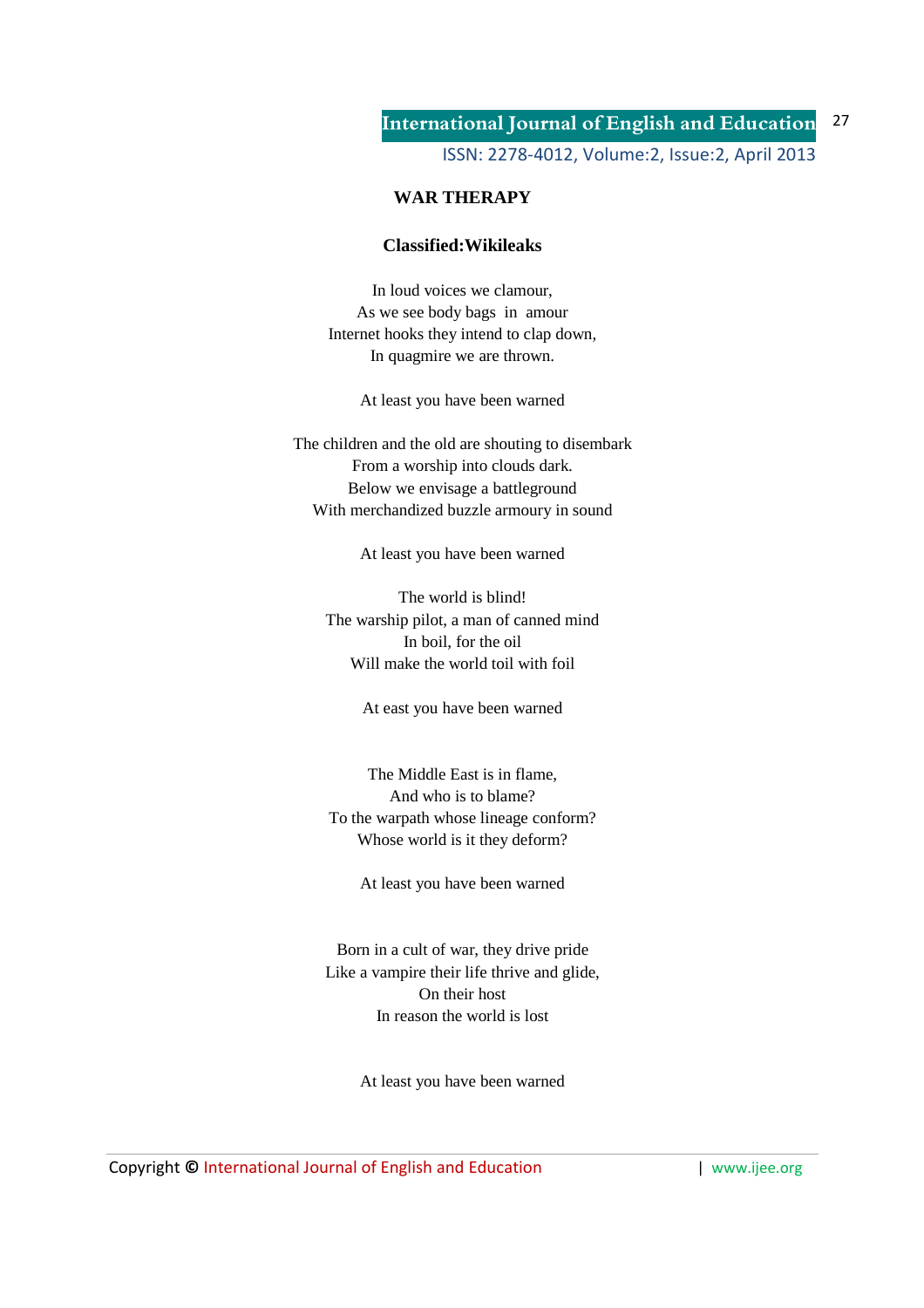ISSN: 2278-4012, Volume:2, Issue:2, April 2013

If we are not bold As we look in fold Very some the world will be slit and split Poured twelve barrels of oil and lit.

The globe be smoldering

### **Without A Face**

In my mind are stories untold Stop these wars and stories will unfold The young and the old All die like they are cold.

> Wherever it takes place, What had no face.

The children are singing in discord For their parents have all gone not on their accord The very old cannot cool down the children, For their voices are superseded by the siren.

> On whatever race, War has no face.

Early in the morning the devil inspects his battlefield Countless bodies, he anticipates many more in his yield Very soon he will suckle and bundle his human grain And head for the next war season again.

> War has no grace, For it has no face.

Man has no love, And could in his thought shoot down the parched dove Look at his face, Right across the human race.

> Where is my right? For when I ask for it, you want to fight.

Brother, brother hold my hand, For I want to board the peace train passing through the plain land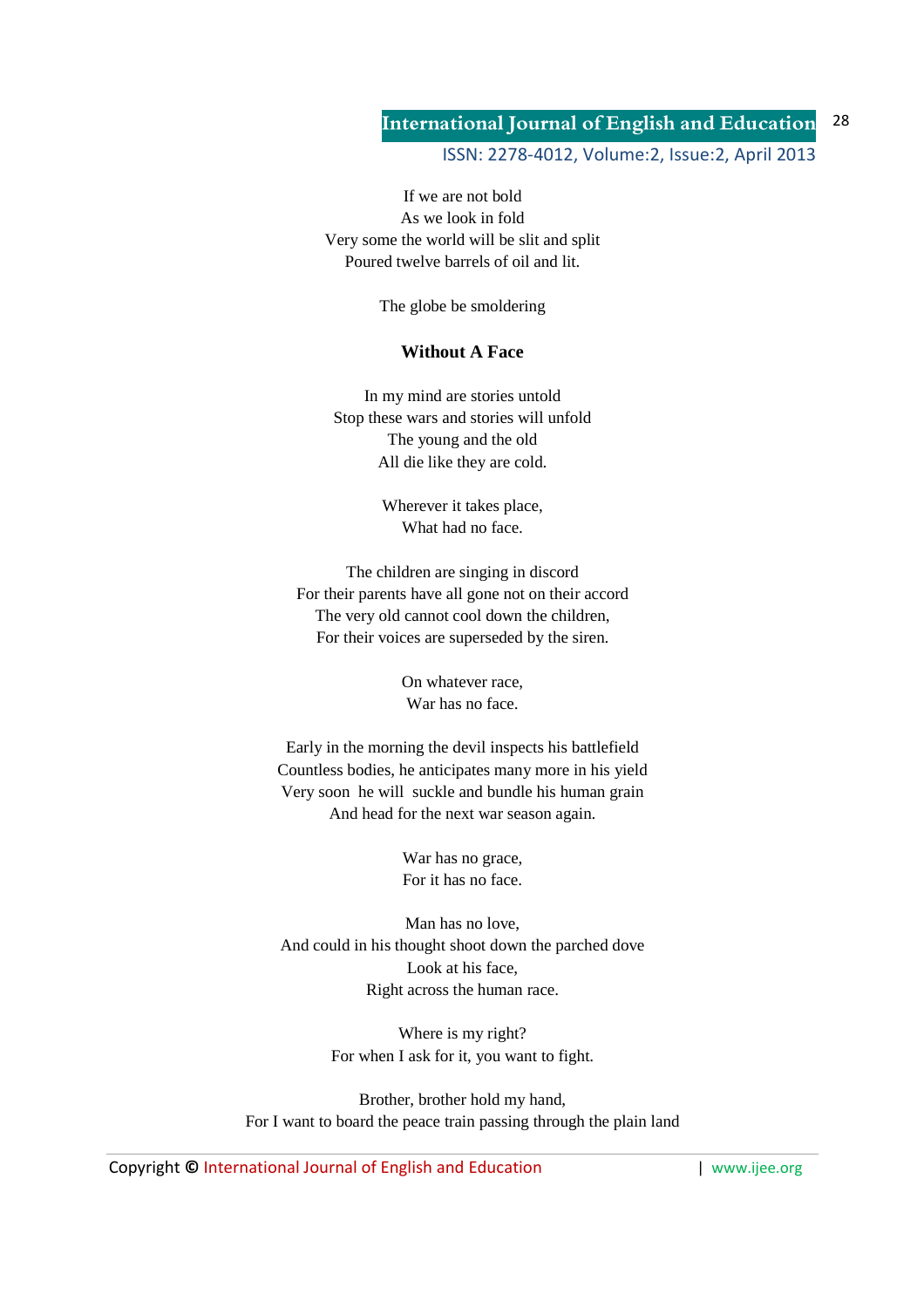ISSN: 2278-4012, Volume:2, Issue:2, April 2013

I do not want to tell sad stories untold. Neither do I want to see them deforming the world with my hands unfold.

> Take of that mask and wear a real face A war that you think of on this earth has no place.

> > A board the train I will inscribe **War has no face War has no grace But peace has a face**

**Love, kindness, dignity, Humanity, justice, tolerance Equality, impartiality, conscience**

### **Absolutely Nothing**

I have a perverse plan To live like an American I mean my lifelong passion To sing-along love songs in fashion Shake hands with R. Kelly in his wonderland limousines Dine with, nude booby girls American cuisines

Absolutely Nothing

American life illustrated in comic books What you see is not what you get-gobic looks Of men who turned women, blasphemous and profane Hold their views of freedom of expression like they are same Dissertating creation in the name of Science-done Like Video-game addicts they are devoid of conscience

Absolutely Nothing.

I have a preserve plan To live like an African I mean my life long passion To see men of no compassion Shake hands with the worst dictators Showing traits of an undeterred predators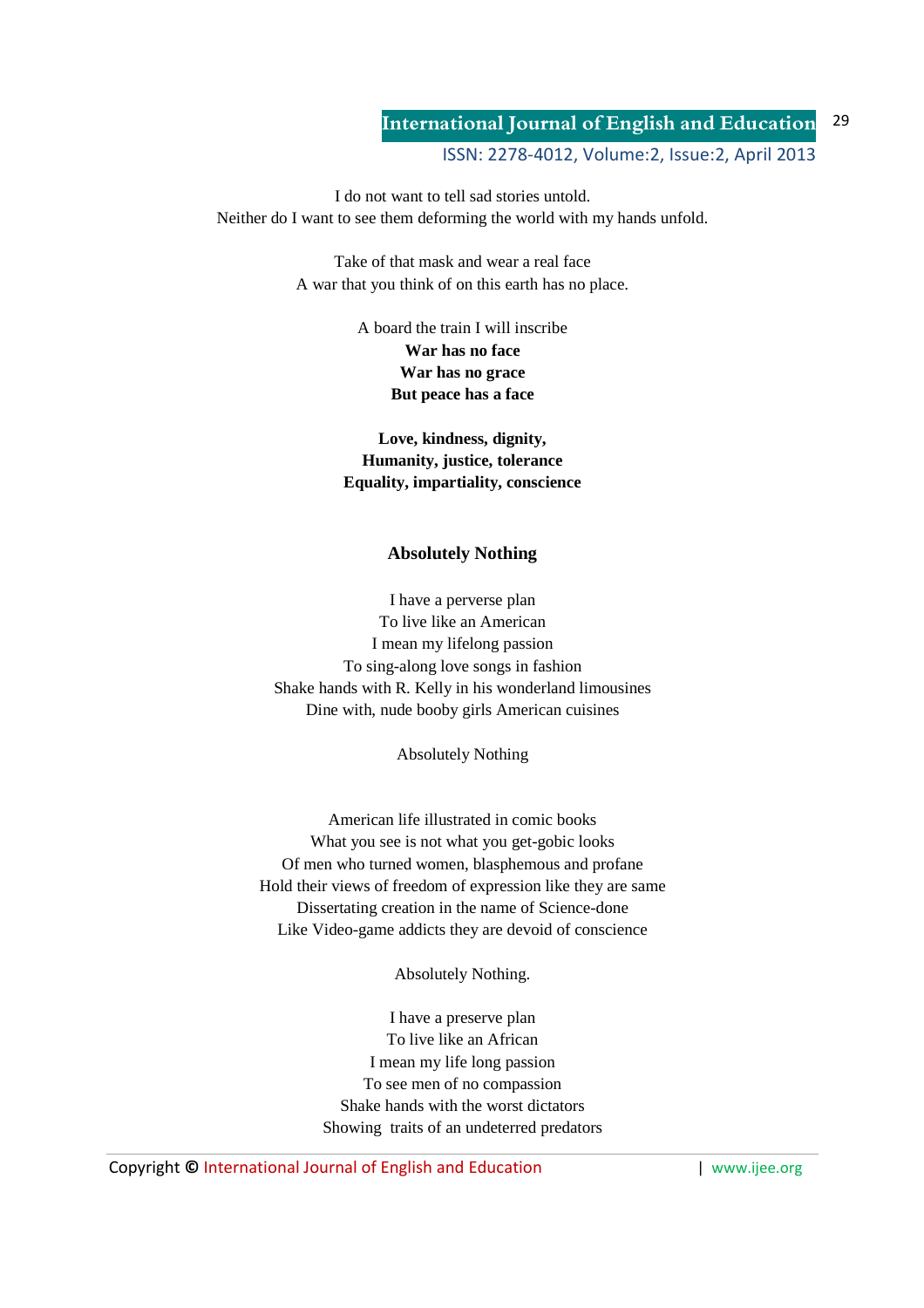ISSN: 2278-4012, Volume:2, Issue:2, April 2013

Absolutely Nothing.

African life is illustrated in newspapers What you see is not what you here from newscrappers Of slain women and children gluesomely And perpetrators fine-tune themselves on international TV-handsomely Perpetuating to stand for freedom and independence Destabilising the whole region and set humanity untold dependence

Like rhino-poachers, they are devoid of conscience

There is absolutely nothing to admire!

### **As They Die**

As they die they cry with sorrow Grief gripping the wet eyes of dying man and women Darkness engulfing their souls Only eyes could tell, but they can't move their lips Even their hands can't write a word How can they communicate when death is approaching Relatives surrounding their death bed and they can't breath Sorrow faces decorating side beds of dying men and women Images of death still decorating the room Like a python approaching its next prey Their fragile bodies shiver with fear as smell death Father, father, mother, mother…echoes of the grieved ones Sighing, heavy breathe and cursing is the new chorus of grieved relatives The Angel of death is flying around Ready to swallow its next prey Who is the next prey? Maybe it's Tambu, Nhamo, Sipho, Peter,Susan or Tendai… Only heavens know what is ahead The clock is ticking When is the time? No one knows When the time finally comes, finally they will try to say something The Angel is here! The angel is here! What are their last words? Take me home Where is home? Is it Greenside Graveyard down town?

Copyright **©** International Journal of English and Education | www.ijee.org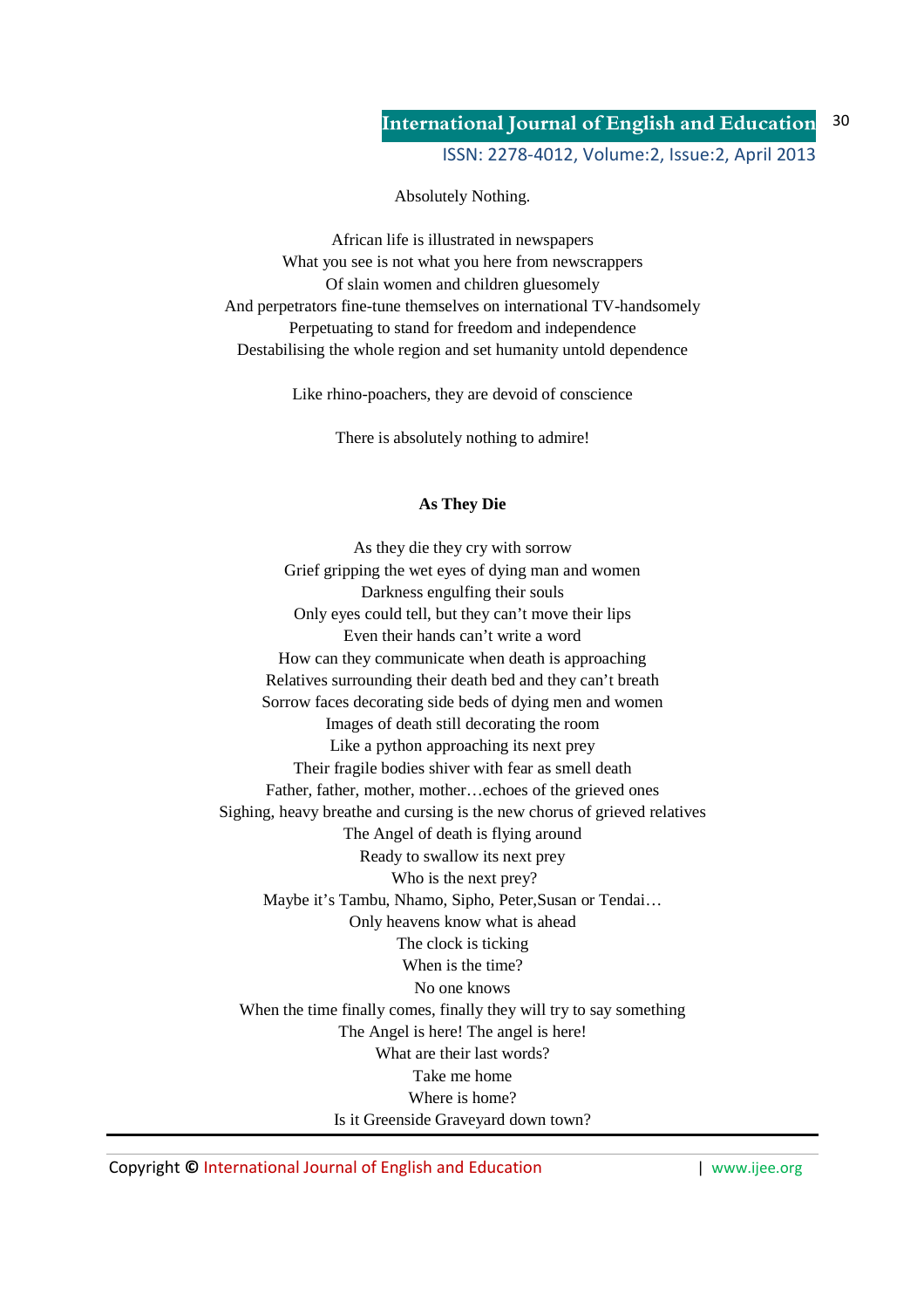ISSN: 2278-4012, Volume:2, Issue:2, April 2013

Or Mangwandi cemetery, Jairos Jiri… Relatives couldn't understand Take me home…where? The countryside! So as they die they want to be buried Buried where? Near their ancestors These modern beings They spend their lives casing the roots, But as they die, They cherish the country side.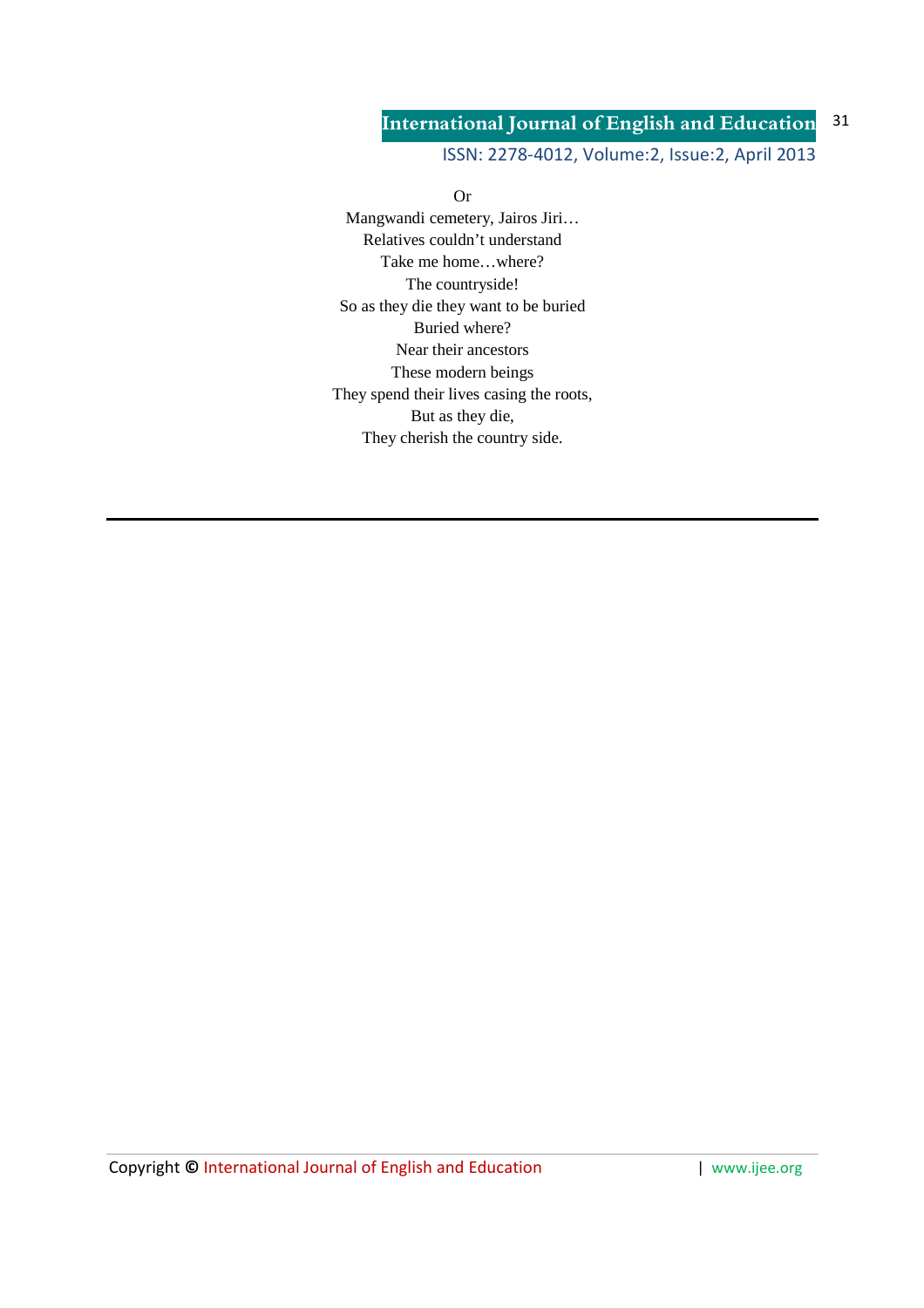## **RACISM, CORRUPTION THERAPY**

### **I am Sick and Tired**

Moral convictions drive the naivety Bringing in from the horizon my insatiable anxiety To dig the aftermath of the undersea earthquake trail I am a sole diver, wielded to the river frail

The thought tracks are full of zeal and pleasure I have found myself real treasure To which its magnitude deal cannot measure

I have windbreaking, ears and bulging eyes tired of wicked sight Like the chameleon's focus, they piece through the wretched night I carve a human frame, whatever it could be!

> I drive the ecstasy Interwoven with the moral intricacy I drive the fantasy

The society's reason and logic defied and wrought Entangled within the struggle to survive is the poet's afterthought In these times of wicked intent thrive vice

> The salvation I preach To you it will never reach But wonder for the new generation we teach.

I do not have an ear to hear I chaff stuffed it off, now I fear How the iron-legged society will survive In this headcrash cashgame with unique style, new recruits arrive

> Tomorrow as the sunrise I want you to pluck off my tired eyes Bulging as they are keeping them is not wise

I am tired of this everyday farm yield Though they have never ever sown in their field How good they are, theirs has no farming season How fast man has lost reason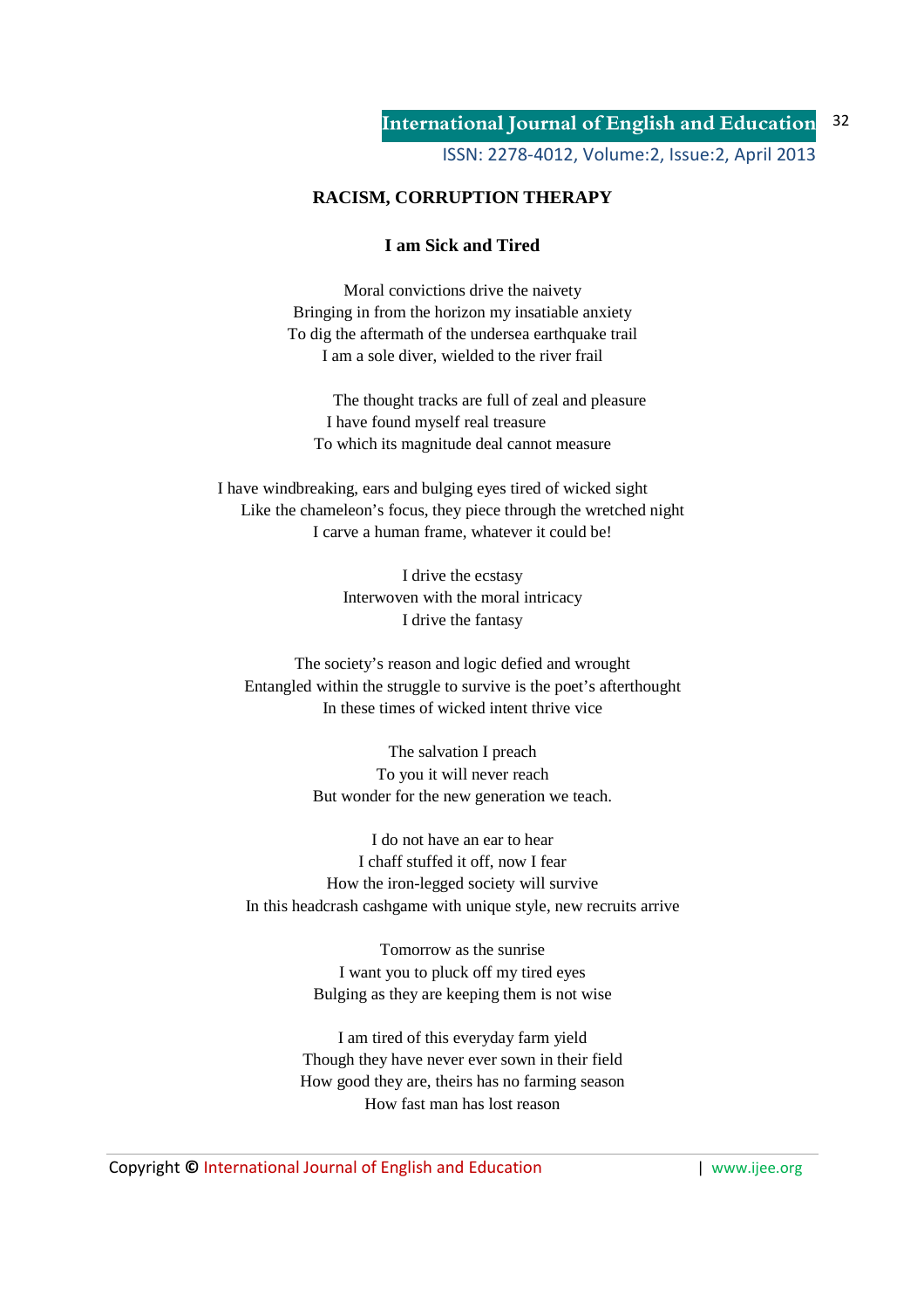ISSN: 2278-4012, Volume:2, Issue:2, April 2013

Pluck my eyes, the sheep's will do, For these last days will pull me through Cut of my limps and forget my past Let's see who will laugh last

### **The Story**

Tell us sekuru, tell us the story Of a Blackman before all the history The story of a man who left his place, Taken away into the intricacy of a wicked race Taken on a journey that made him endure pain For he had seen his brother slain and blood gushing like a fountain

Oh ya sekuru

The story of a man who sailed our pride In the sea came the tide, Upon which he was thrown Before he could bade fairwell to his crown The story of a man whose skin they did scorn, When harvesting corn

Oh ya, sekuru

The story of a man whom they lightened his skin And is now rejecting his kith and kin Stripping himself the sense of brotherhood Impersonating falsehood Divide and rule!! The Blackman cannot see even though he went to school

Oh, ya sekuru

The story of a man who failed his wisdom, And could not even remember he had a kingdom. For years the man will sing Their songs but will never be a king Tell us the story Of the Blackman I will not feel sorry.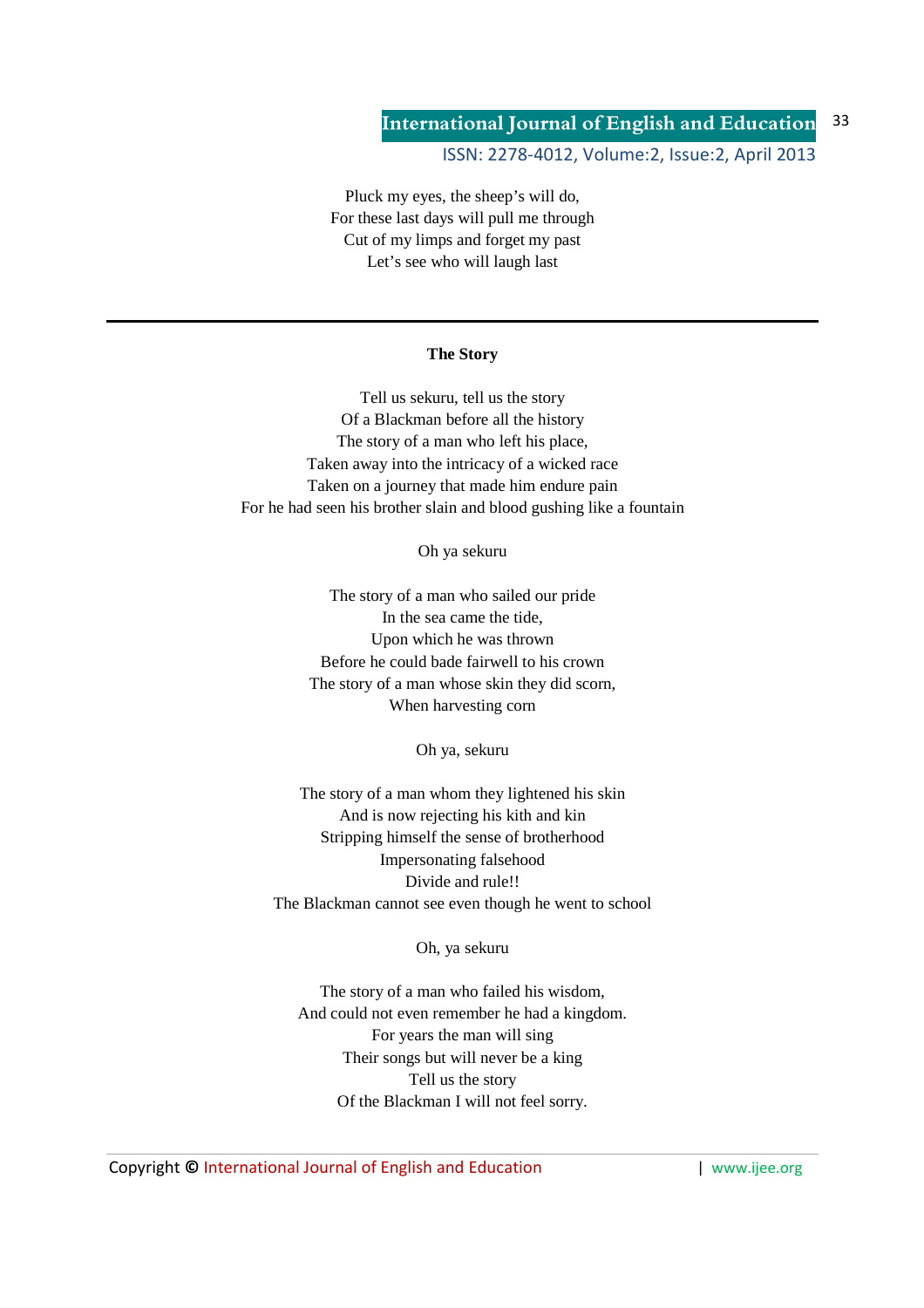ISSN: 2278-4012, Volume:2, Issue:2, April 2013

### **Mr Clover**

All he wore gun belts trapped around his hip Flexing a bottom stick whip Leather thongs bolstered onto his thigh As he passed, unnatural odour swept, high I did not pay him no mind For the jerked pressing his supremacy kind All that bothered me how he called my name Belittling the persona when he is to blame

### Mr Clover

At interval would look over my shoulder Wishing if I could lift even the nearest boulder To show my displeasure Of the load exterted on me without measure Still running, cutting all edged like angry river deep At night took a day's audit, did shiver and sleep Rivers move boulders Egyptians built the Pyramids, boulders on shoulders

Mr Clover

He misrepresented the trinity Reminded my kind of the ever eternity Kept in this school till death Hang on the fool on his wrath For years he painted himself white Until now showing his rite Preaching man to man marriage A testimony of the divine miscarriage

Mr Clover

### **The Native Tongue**

From the south dark succulent clouds drift to the west Their personalities devoid of despair As they see dry white clouds with terrestrials pictures on land In between stands an inconceivable objectivity Of the weather's unjust and unfair Below their will to survive as if waving her hand .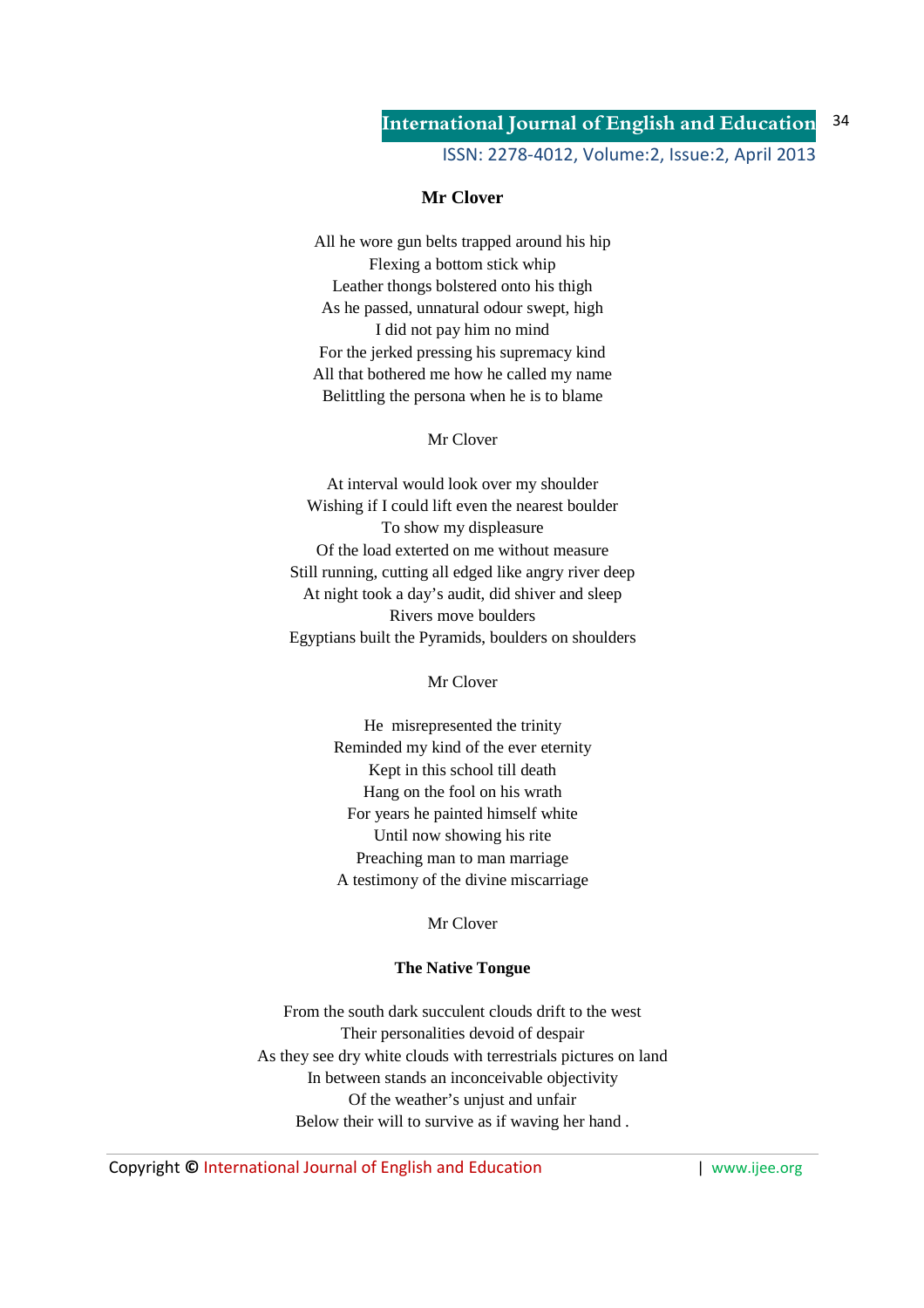Have you ever seen terrestrial pictures on clouds?

Yes, I have seen them.

Men on horsebacks driving cattle into the wilderness Their deception devoid of moral conviction and conscience As they stand in between our docility and naivety Upon us exerting their immorality and cruelty On many occasions have been very elusive and repulsive I have seen terrestrial pictures when I was young With the old talking about them in native tongue.

> Talking about the plague and the drought As their ingenuity and belief wrought And wrapped into a big book Upon which they were made to look About their culture without relief but obscurity Eclipsed white clouds' dry season longevity

Their grievances devoid of impudent As they see for prudent In among them stood cowardice As if with death they would never dice I heard them when I was young Talking in native tongue

> Did you hear them? Yes, I hear them.

In very low voices As if there were very limited choices Talking about apparent displeasure About the fast dwindling valuable treasure About the thunder and lightening So bold and frightening!

Talking about the lost neighborhood About the lost livelihood About the old man groaning His personality, humanity and Africaness moaning I heard them moaning the death of their culture!

In native tongue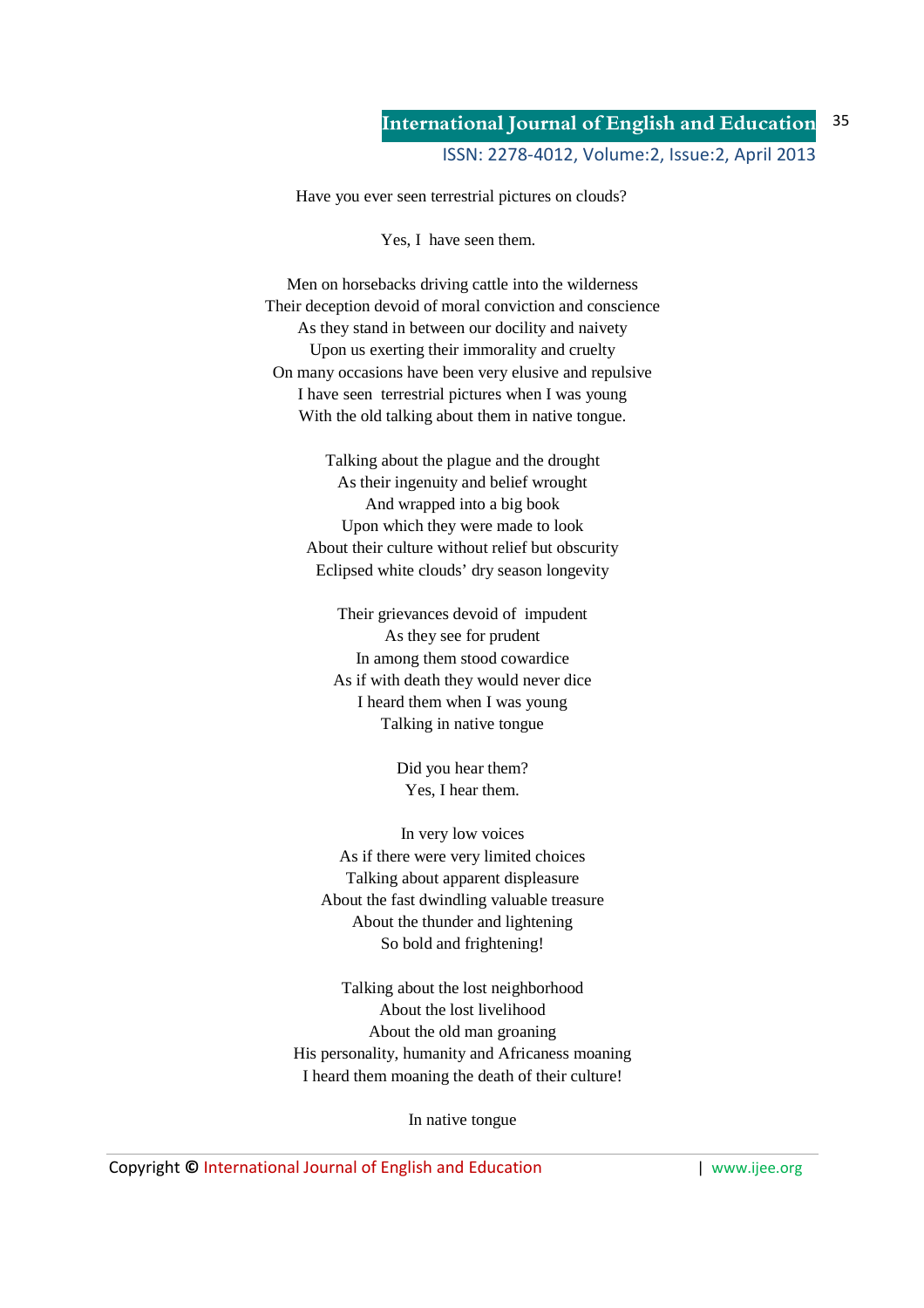ISSN: 2278-4012, Volume:2, Issue:2, April 2013

### **The Ravens and Crows**

The ever dark night witnessed the convulsion of despair To the ravens and crows sound fair Plucked eyes see no evil Siphoning our bowels is the finishing touch by the devil Patience is a virtue, like a vulture The ravens and crows manifested it into a culture

> Rule number one, hover over your prey Rule number two, devour before decay Rule number three, clean your beak on soil Rule number four, cover up the spoil

I welcome you all to hell Wait for your turn before the devil's bell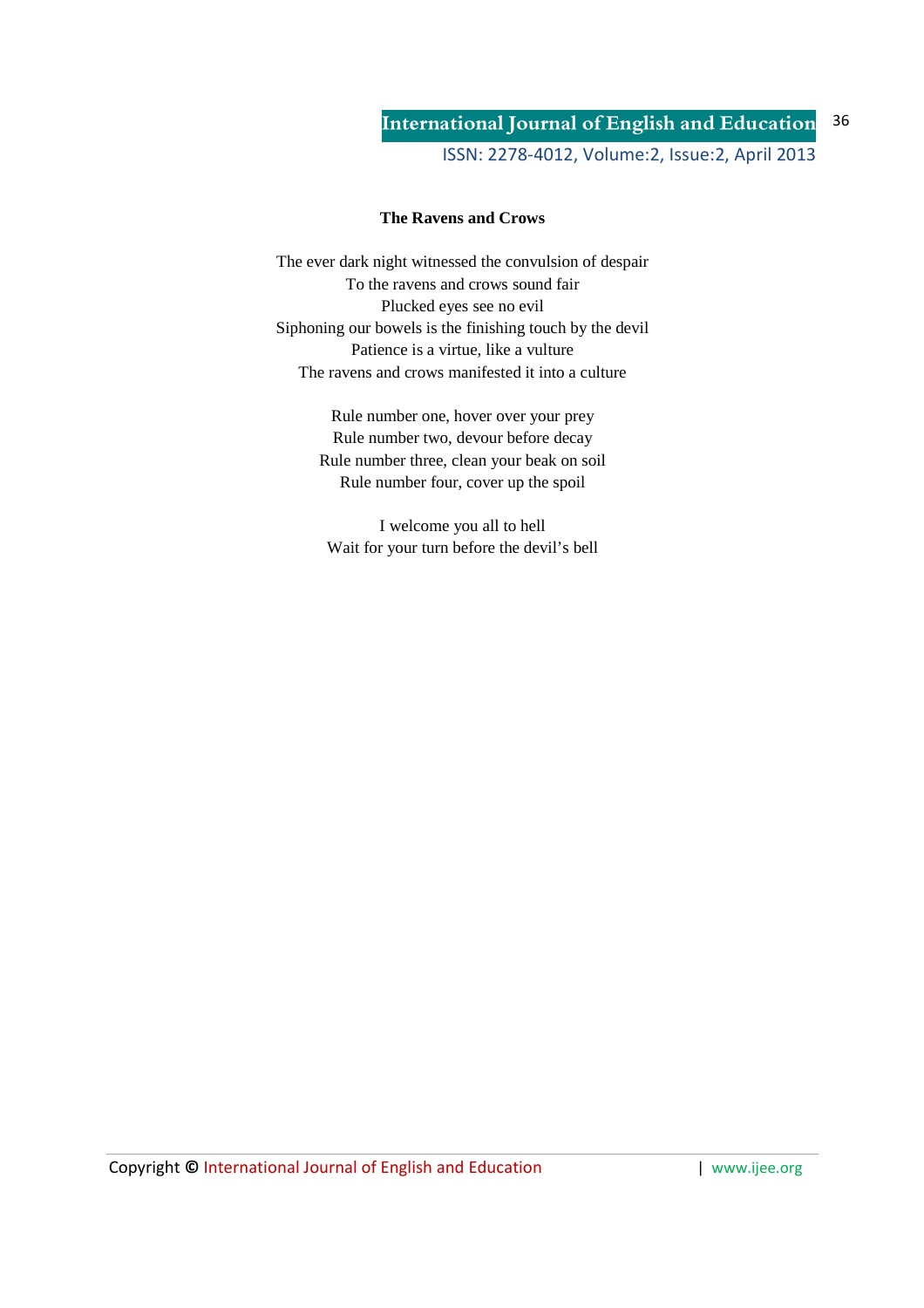## **AFRO MUSIC RHYTHMIC THERAPY**

### **The African Drum**

My spirit runs high Right in the sky A s I listen to the African drum sound Oh! I can feel the sound from the ground.

Beat the drum!

In the brains it runs low But in the veins let the sound flow For many years The African Drum has driven away our fears.

Beat the drum!

The beat comes with an African fame Take this, black Africa without blame What has brought this hell That has left us not well.

Beat the drum!

For years, life was good. With all the Africanness in the neighbourhood. New the African Drum sound faint What has happened to our saint.

Beat the drum!

Blow the fire, blow Because we want to see it glow We want to hear the rhythm of the flame Africa is not yet a lame

Beat the drum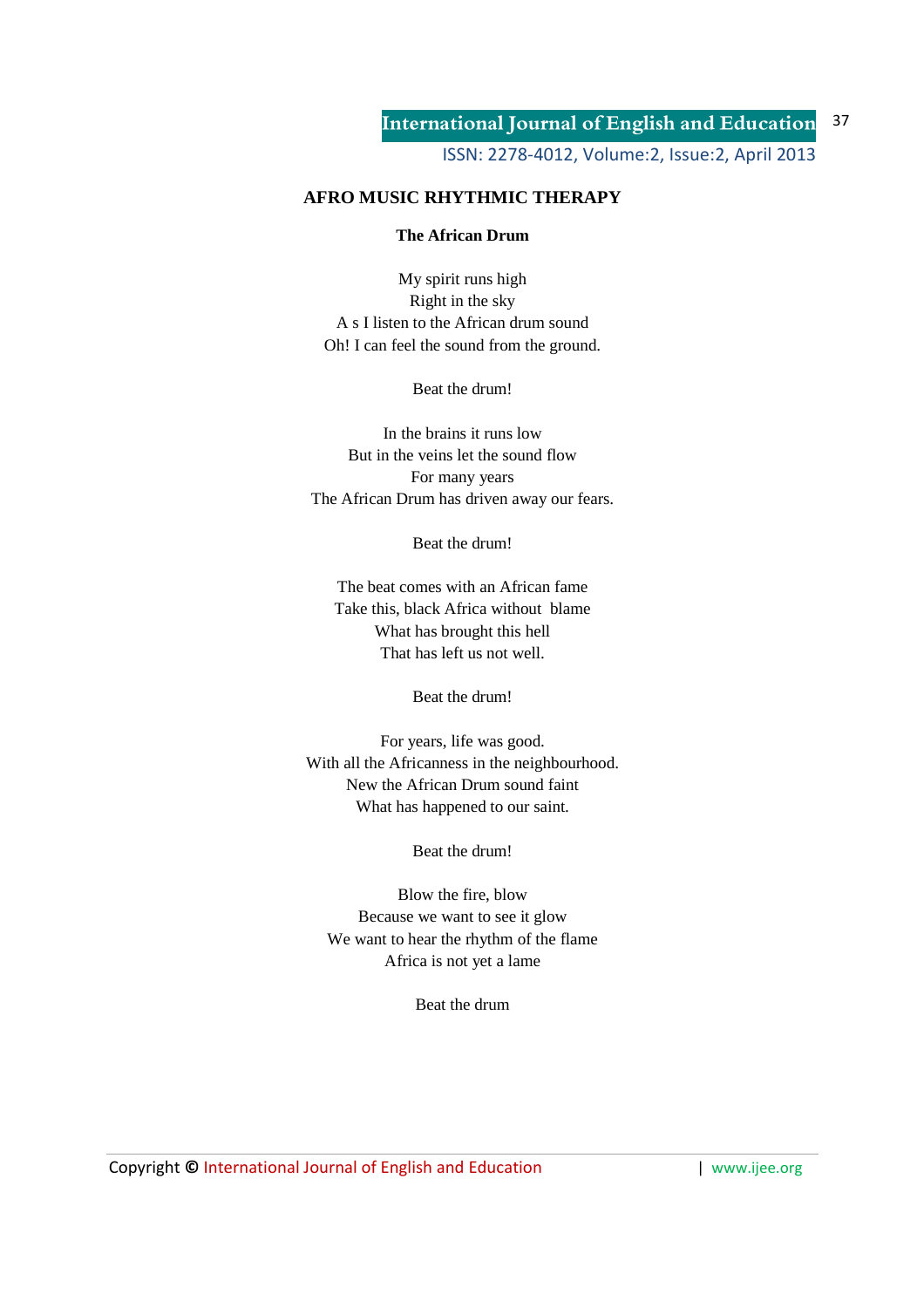ISSN: 2278-4012, Volume:2, Issue:2, April 2013

## **Babylon Free Ride**

I know, I know

That you did undergo

A life that was hard and slow

Now cannot make a living this way from thousand hard days,

We can make our only day

Reggae day!

Everything we do they curse

Jah we believe is false

Smoking is dread

Reggae day!

They once put us in the cage

Now they put us in rage

I cannot stand for another fate

If I see a life gate

Reggae day!

### **Who runs the show**

Tell me whose hip-hop firm runs the show An' whose hip-hop show makes a blow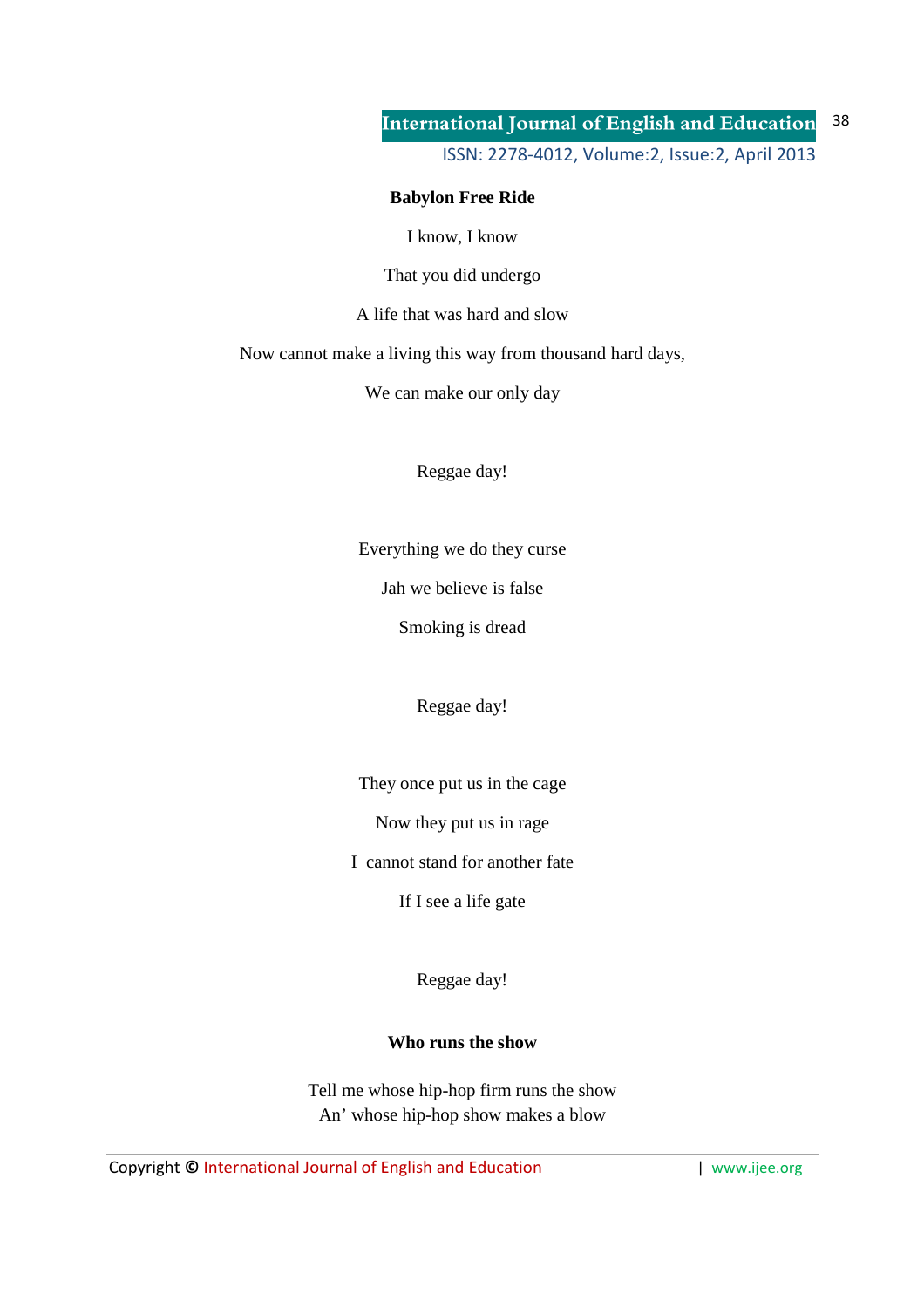ISSN: 2278-4012, Volume:2, Issue:2, April 2013

Rapstars live once in their life time before they are broke Keep your mouth shut I hate that joke Rapstars once scared , live like a church mouse Rapstars once snared, can't rap in the house

> Tell you what, I fear no man Asian, African or American Got bodyguards scurry care galore Don't dare explore Got 24-hour backup in my neighbourhood Keeping an eye on me makes a livelihood

> > Checkout my rival Here comes a new arrival Play to my tune for survival

Rapstars came and go Fast and slow One down (boom) New listen , keep at bay Gecko Deal comes to stay From border to border Spreading the message of disorder Here comes the rapstar teaching and preaching The word of unrest Cops give me the warrant of arrest And set up a tribunal For you long have labelled me criminal.

Tell me who runs the show And whose rap- firm makes a blow Who has a bolt -action Sending a blitz in my neighbourhood's faction Gecho Deal lyrics spread like the Manhatan fire No fireman for hire Here comes the turmoil No cops, No foil

Ladies and gentlemen you have been stalked by bogus rapstars Masquarading as hip- hop stars

Copyright © International Journal of English and Education **| www.ijee.org** | www.ijee.org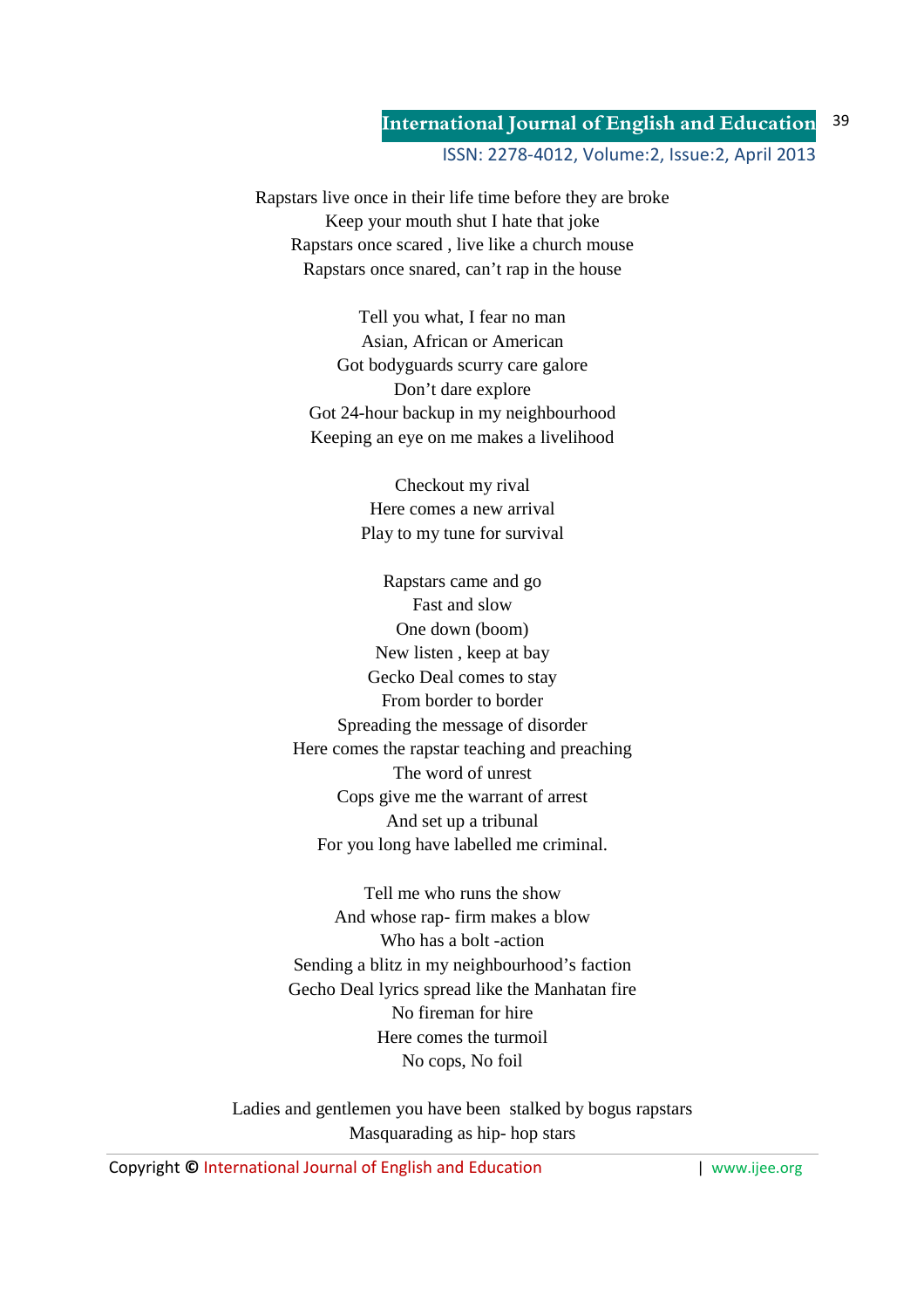## ISSN: 2278-4012, Volume:2, Issue:2, April 2013

I had a vision About the American illusion Undeterred by the fabric Here comes Gecko Deal immortal hard and rubric Knocking sense into every American Democratic or Republican Who cares?

Tell me whose hip- hop firm run the show And whose hip – hop show makes a blow I have been to hip –hop schools, digitally underground Tupac was any classmate Snoop Dogg was my classmate Run D M C, Public Enemy was my classmate

I have rouged thick black lips A reminder a cousin of the chimps Got lips man thicker than Jay- Z And a knob like nose bigger than 50C Stop – sign like ears bigger than Will Smith

> Any problem with that? No problem (mob)

So tell me whose runs hip - hop show Whose rap - firm makes a blow? I have just graduated from my remedial lyrics class Graduated with a perfect pass Am peach black But I don't crack Yes Iam a swagger Fucked nigger Copy that?-yes sir (mob) Any problem with that? No sir (mob)

I don't succumb to any threat of any kind Can you read my mind This is the strangest configuration of an African creativity

Copyright © International Journal of English and Education **| www.ijee.org** | www.ijee.org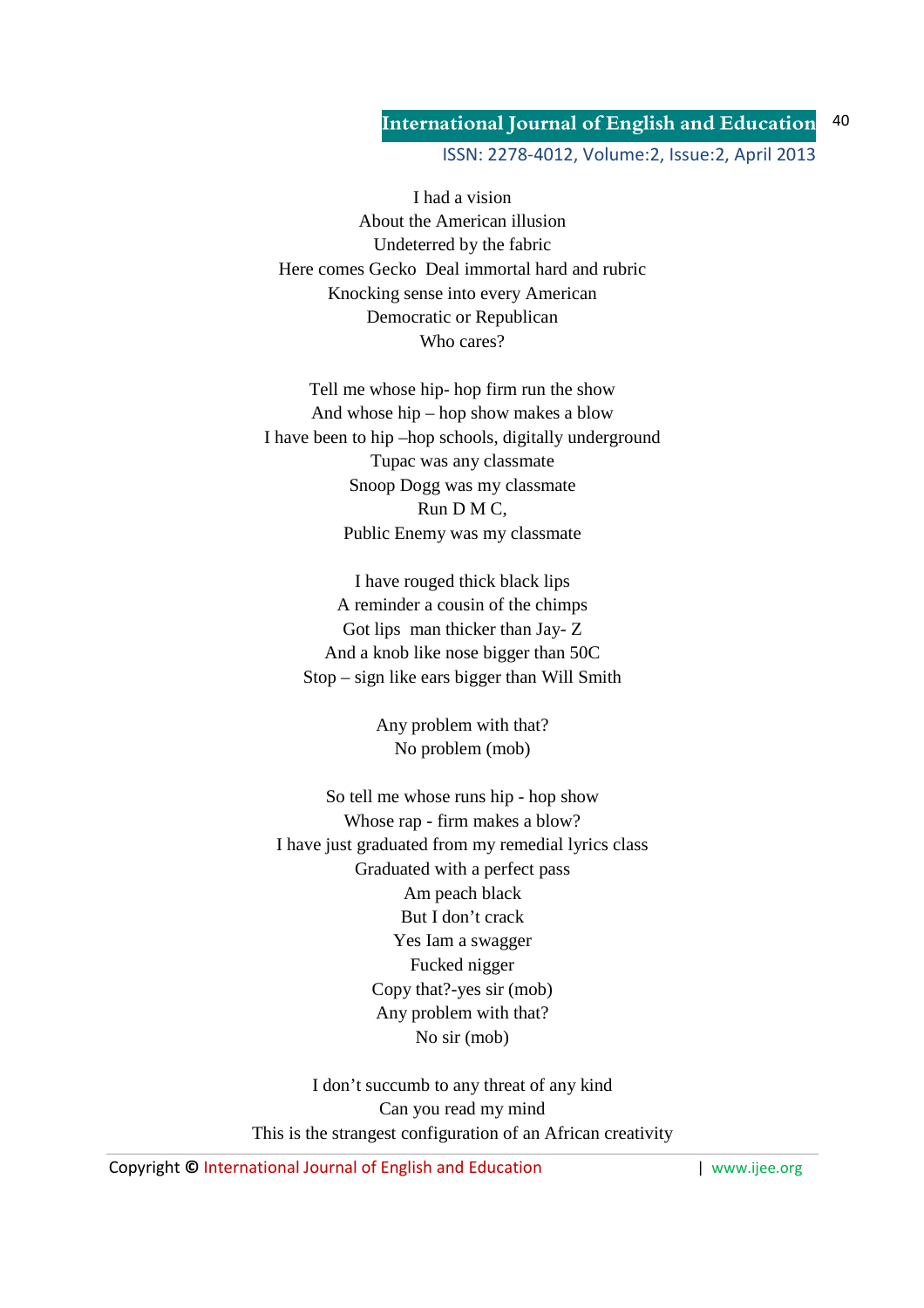ISSN: 2278-4012, Volume:2, Issue:2, April 2013

For I have outlived years of naivety I have a modern – age survivor kit Innovation and ingenuity in IT Am not related to Farah Khan But got a master plan I write fully – fledged lyrics in detail Send me a self – addressed snail mail Look and listen to me out of curiosity I don't give a damn whether the content is explicit

> Copy that? - yes sir (mob) Any problem with that? No sir (mob)

So tell me who runs the hip – hop firm that makes a blow Who has a bolt – action Sending a blitz in my neighbourwood of faction I have woven my lyrics like jute, brute but cute With unmistakably notoriety of Tupac This is nothing personal my homies Am just another African with an American dream But has not voted for the Democrat nor Republican Been trying to remix Dolly Patton's Island In The Stream

> Any problem with that? No sir (mob)

I am a war vet And have fought with afterthought like a poet I might never have never won any battles But there is nothing that rattles The prolific- lyric writer Labeled, explicit and biter After this hip – hop hit song will hang my boots And go back to my roots With an award in lyrics composition Crafted in unquestionable proposition This is not a scheme mortal But just to prove my mettle Hard but gentle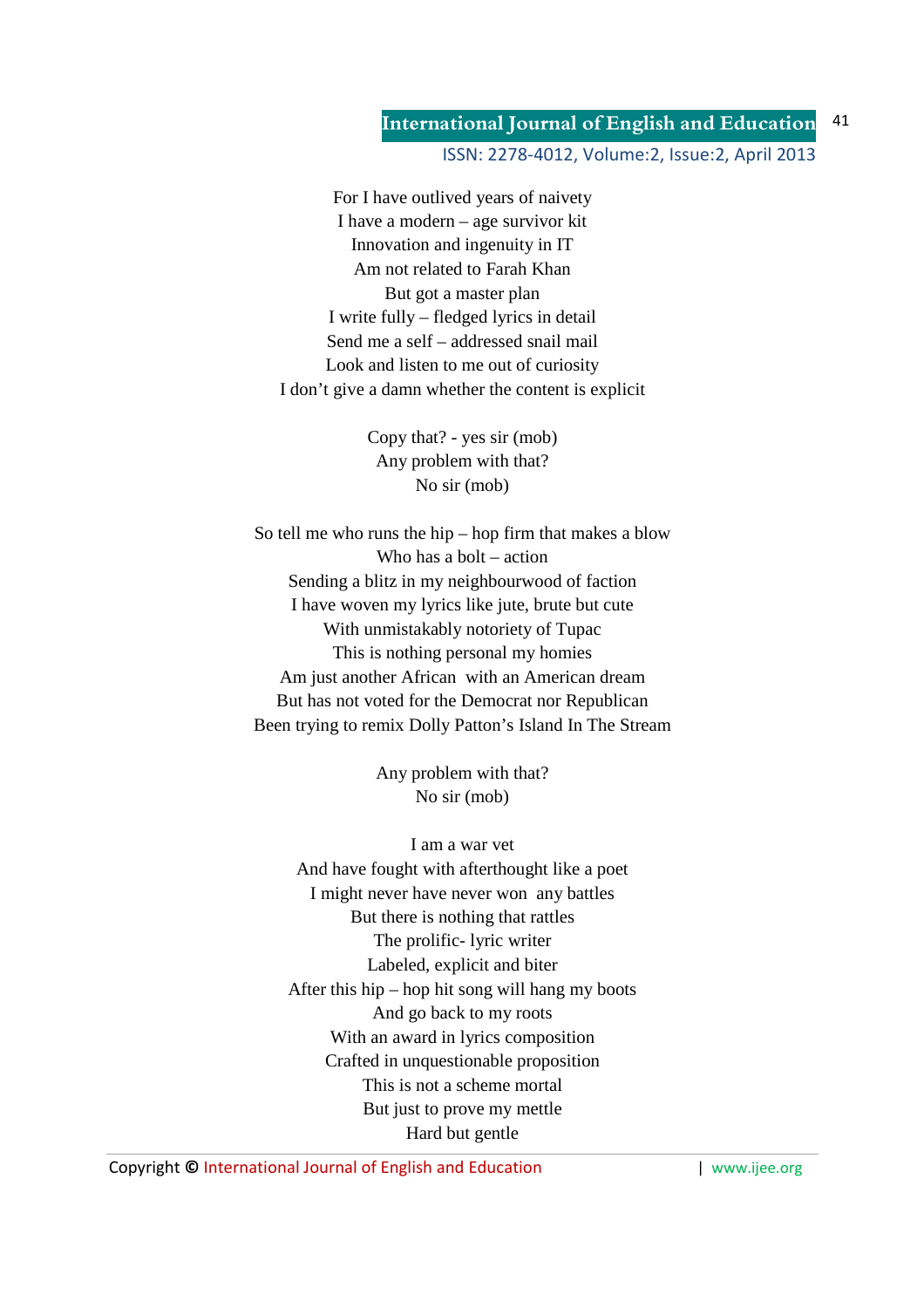Any problem with that? No sir (mob)

So you start it don't change your mind for For I have combat lyrics Reconfiguring the humankind Let's rap and roll Gecko Deal gives a new lease of life Like Humpty Dumpty treat life as untriffle Carry on with the party It's an order The cork sure rap star once again takes control

|                        |                | <b>Summon Up Your Courage</b>             |  |
|------------------------|----------------|-------------------------------------------|--|
| <b>Michael Jackson</b> | $\mathbf{i}$ : | There is much coming out and coming in    |  |
|                        |                | I'm afraid this game I won't win          |  |
|                        |                | On the doorway she stands still           |  |
|                        |                | As though she has forgotten her love will |  |
|                        |                | Babe I wanna talk to you for long         |  |
|                        |                | Babe I wanna sing you a love song         |  |
|                        |                | Babe can't you read my mind               |  |
|                        |                | Am tongue tied                            |  |
| Akon:                  | ii:            | Never will you spoil your day             |  |
|                        |                | Be yourself and talk to her right away    |  |
|                        |                | Love come and go with revocable pain      |  |
|                        |                | Talk to her in the rain                   |  |
|                        |                | Show her how love ought to be             |  |
|                        |                | Into you real love, she will see          |  |
| <b>Beyonce</b>         | iii:           | You have come up of age                   |  |
|                        |                | Summon up your courage                    |  |
|                        |                | And save my soul                          |  |
|                        |                | Before I lose control                     |  |
|                        |                | I have not known love hurt that much      |  |
|                        |                | I have a broken heart as such             |  |
|                        |                | Can't you read my mind?                   |  |
|                        |                |                                           |  |

**Michael Jackson** iv: Babe you switch me on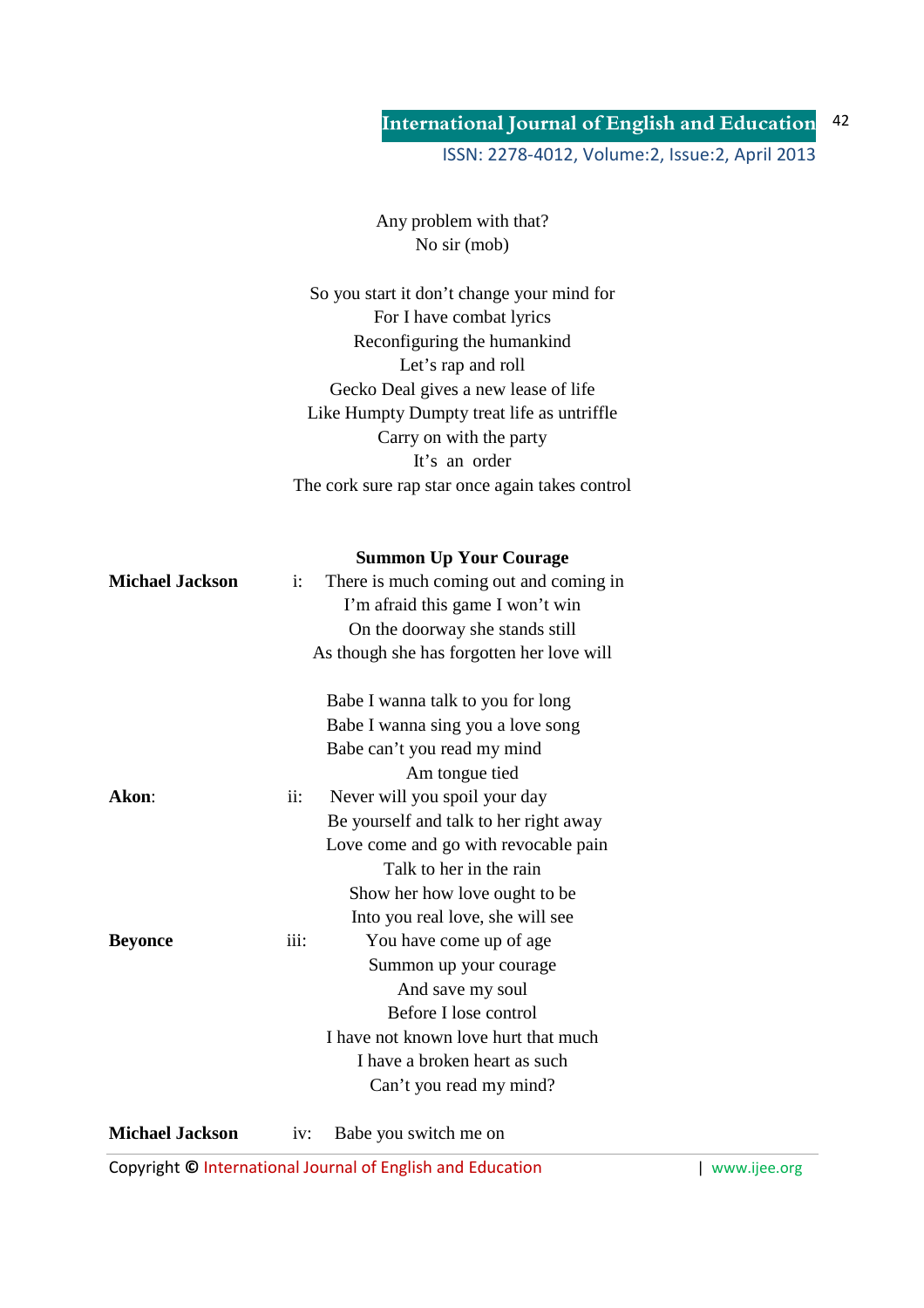### ISSN: 2278-4012, Volume:2, Issue:2, April 2013

Babe got your number in my phone I got it babe so they say Please don't walk away Love come and go with irrevocable pain Babe I will love you in the rain Summon up your courage Babe open the love page of our life And sing me a sing along love song Islands in the stream That will evoke my dream Summon up your courage Don't you know you are my religious answer My soul as been searching for Summon up your courage… And heal broken hearts Broken hearts that bleeds milk and blood of lost love Oh my angel you lock me up in the cage The cage decorated with images of lost love Lost love that is meant to be found Oh babe! Summon up your courage…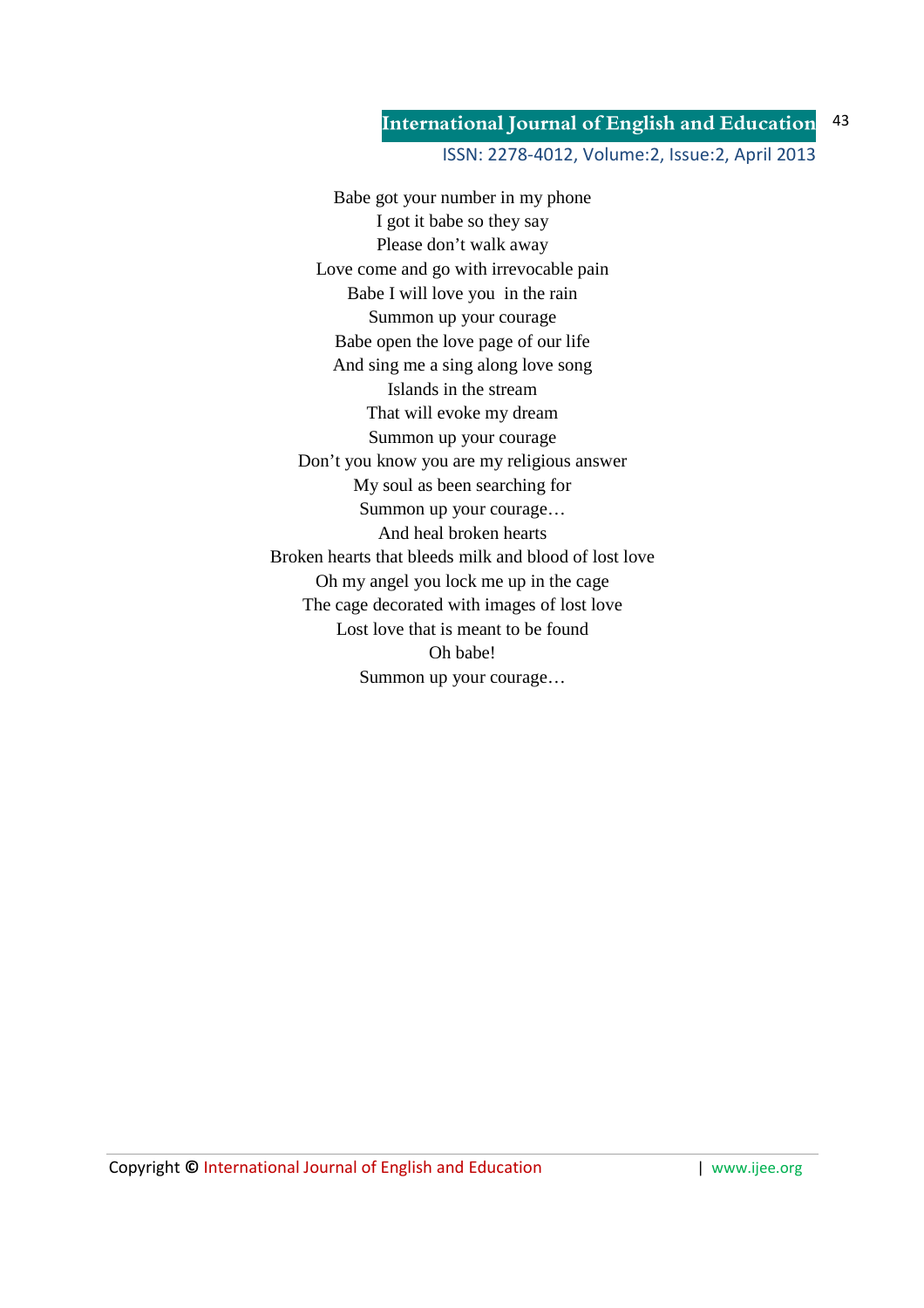ISSN: 2278-4012, Volume:2, Issue:2, April 2013

## **HIV & AIDS THERAPY**

### **Keep The Promise**

Here comes the flare Here comes the snare Call it love Flying high like a dove! For very soon your future will hang frail As you live for this pandemic trail Now that i am an orphahn child, For mum ande dad kicked the bucket cabuse they were wi9ld !

I will keep the promise

Oh ! Lord untwine us from the cogs and wheels of hell, And keep us well Up to this day, From this dismay.

I will keep the promise.

Here comes the turnoil No cre,no foil The youngt and the old , All bdie like they are cold.

I will keep the promise.

The awakening call has been m adev from thee slumber To recollect conscience and rectify your blunder To save the persona from today ' calamity Before you come a casualty

I will keep the promise.

Change your behaviour, And God will be byour surviour, For Aids is a snare, It will never spare I will keep the promise.